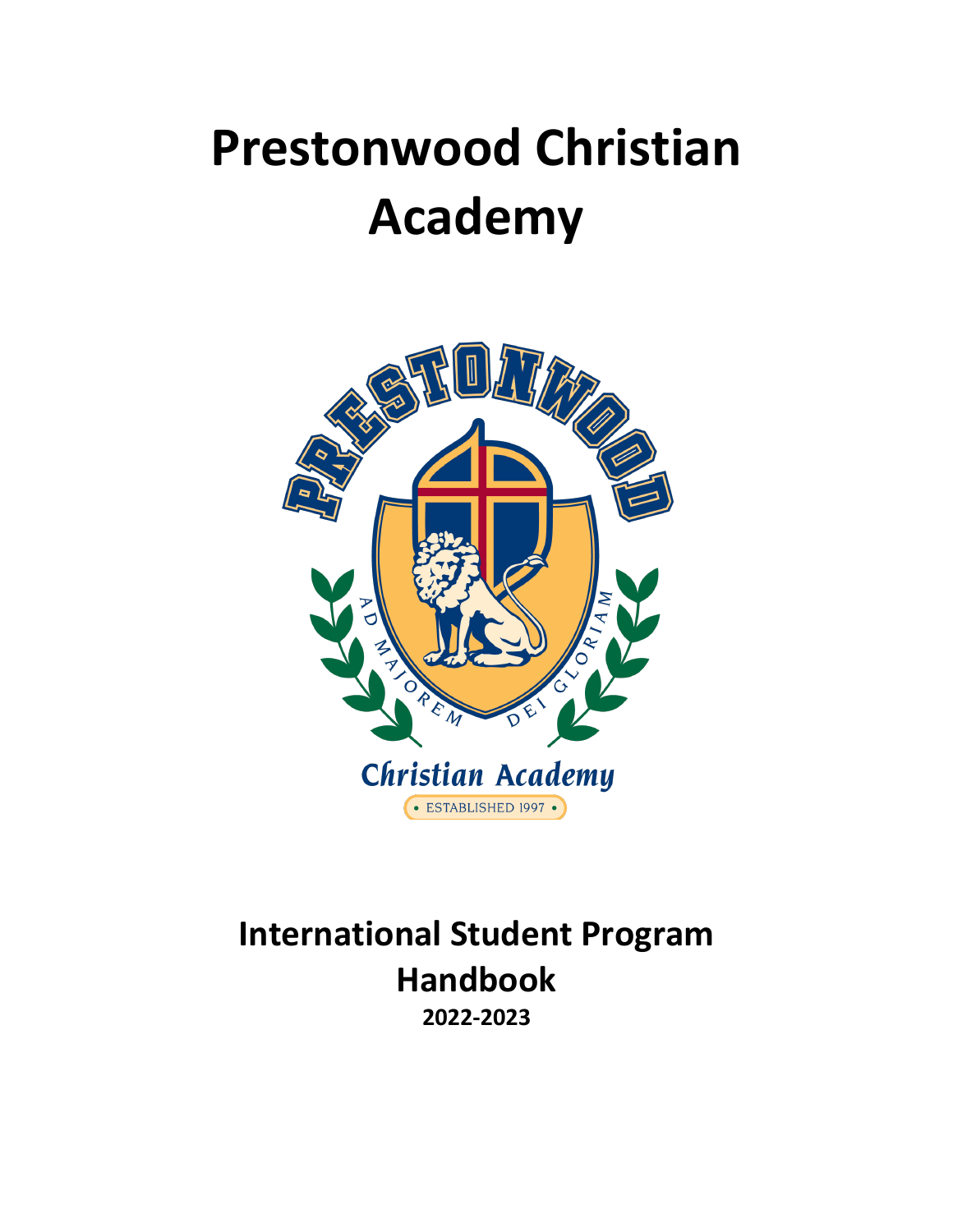## **Table of Contents**

| <b>Host Family Life</b>                       | 4  |
|-----------------------------------------------|----|
| <b>International Student Rights</b>           | 4  |
| <b>International Student Responsibilities</b> | 5  |
| <b>Expectations of International Students</b> | 5  |
| <b>Conflicts and Resolutions</b>              | 6  |
| <b>Host Family Assignments</b>                | 6  |
| Social Media Policy                           | 7  |
| <b>Communication with Home</b>                | 7  |
| <b>Finances</b>                               | 8  |
| Electronics                                   | 8  |
| Transportation                                | 8  |
| <b>Mandatory Activities</b>                   | 9  |
| School/Academic Support                       | 9  |
| Learning English/English Only                 | 10 |
| <b>TOEFL Practice Tests</b>                   | 10 |
| Relationships                                 | 10 |
| <b>Religious Services</b>                     | 11 |
| <b>Sleepovers and Retreats</b>                | 11 |
| <b>Student Place of Residence</b>             | 11 |
| <b>Family Visits</b>                          | 12 |
| Health                                        | 12 |
| Medical/Insurance                             | 12 |
| <b>Required Immunizations</b>                 | 12 |
| <b>Counseling and Wellness</b>                | 13 |
| <b>Accident or Illness</b>                    | 13 |
| <b>First Aid</b>                              | 13 |
| <b>Smoking Alcohol and Drug Use</b>           | 13 |
| <b>School Breaks</b>                          | 13 |
| Beginning of School Year                      | 14 |
| <b>Christmas Break</b>                        | 14 |
| Summer Break                                  | 15 |
| Other                                         | 15 |
| Visa                                          | 15 |
| Termination                                   | 15 |
| Miscellaneous                                 | 15 |
| <b>Additional Tips and Guidelines</b>         | 16 |
| Arrival in the U.S.                           | 16 |
| <b>American Customs</b>                       | 16 |
| Politeness                                    | 17 |
| Communication                                 | 18 |
| <b>Host Family Life</b>                       | 18 |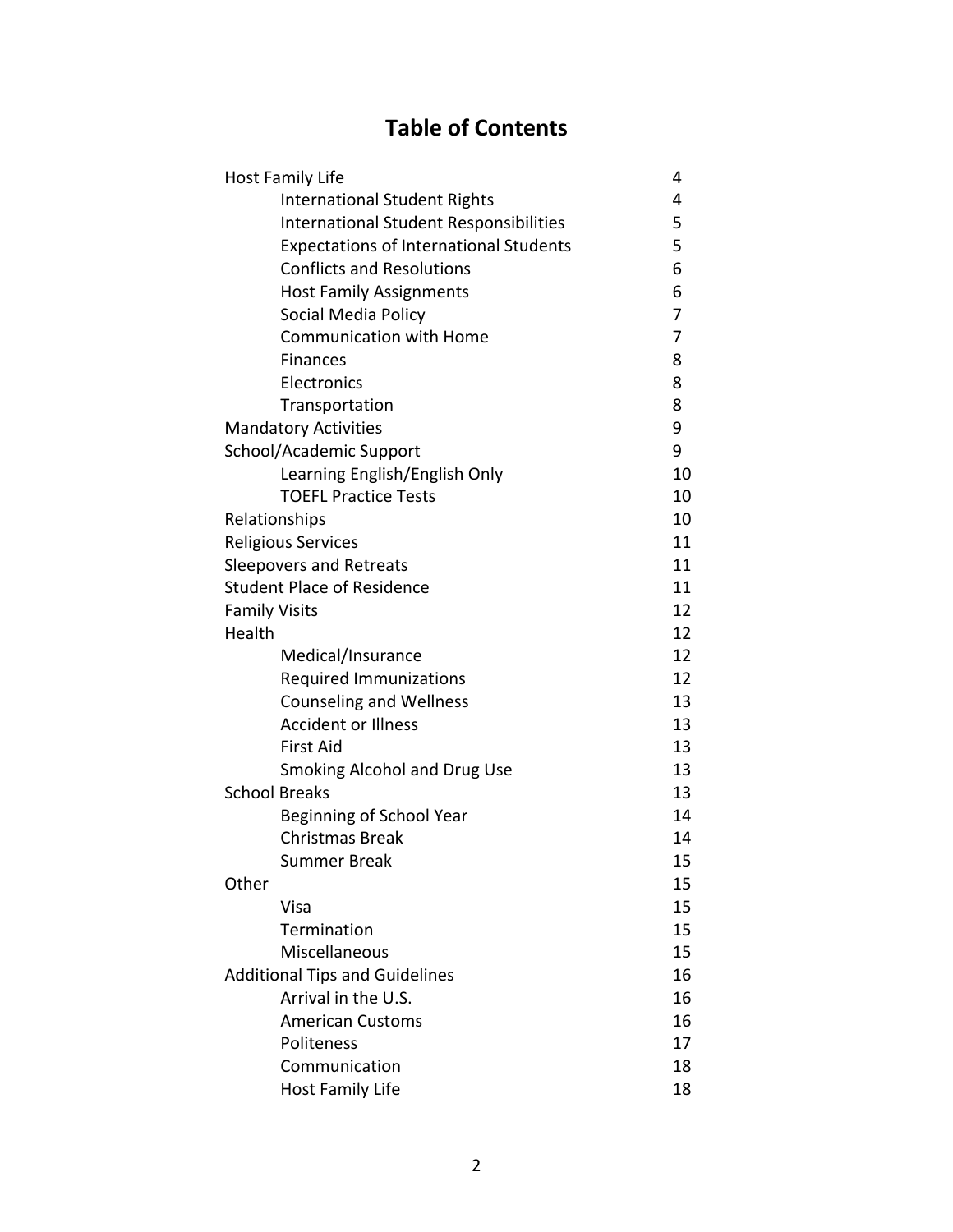| Emergencies                      | 19 |
|----------------------------------|----|
| <b>Household Appliances</b>      | 19 |
| <b>Conflicts and Resolutions</b> | 20 |
| Bathroom                         | 20 |
| Bedroom                          | 21 |
| Kitchen                          | 21 |
| Kitchen Appliances               | 23 |
| <b>Eating Out</b>                | 23 |
| <b>Further Food Notes</b>        | 23 |
| <b>Finances</b>                  | 23 |
| Transportation                   | 24 |
| School/Academic Support          | 24 |
| Social Interaction               | 24 |
| Shopping                         | 24 |
| Questions                        | 25 |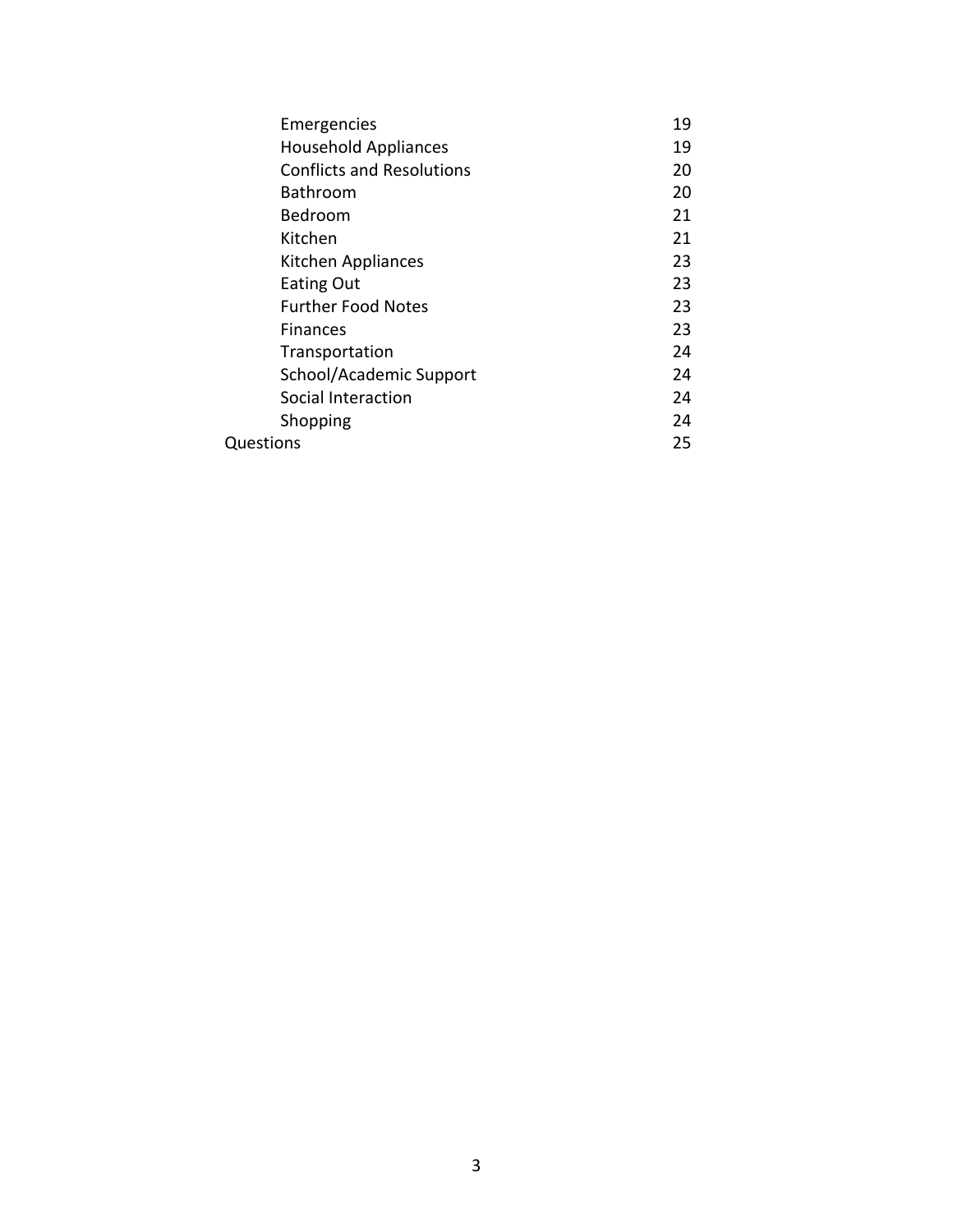Prestonwood Christian Academy (PCA) welcomes you and your family to our school community. The mission of PCA is to equip students to embrace biblical truth, strive for academic excellence, and model Christ-like leadership to influence their homes, churches and communities for Christ. We look forward to your time with us and hope you will have many positive and enriching experiences that will create lifelong and happy memories of your time at PCA. To assist you as you prepare for your stay and to help you understand what will be expected of you once you are enrolled at PCA, we offer this International Student Program Handbook.

All International parents and students must read and understand all of Prestonwood Christian Academy Student/Parent Handbook. By signing the enrollment documents, families are agreeing to the standards and rules detailed in the PCA Handbook and PCA International Student Program (ISP) Handbook. If needed, you must have the document translated.

Parents who are investing in an international education for their children expect that they will behave well and act in a manner that reflects well on their family and country. It is important that you remember this expectation and honor your parents in doing your very best.

You must carefully read this Handbook and PCA's Student Handbook as they establish the required code of conduct, disciplinary rules, and obligations of a PCA student. You should know that some violations of the Handbook and/or PCA's Student Handbook may result in discipline, up to and including expulsion. PCA reserves the right to terminate a student's enrollment (and their participation in the ISP) if his/her conduct is considered detrimental or incompatible with the interests of PCA. In this case, all fees paid will be non-refundable and the student's I-20 will be revoked. To the extent that any one of these policies conflicts with any policy in the Student Handbook, you should comply with the PCA Student/Parent Handbook. If you or your parents have any questions about any ISP Handbook or PCA Student/Parent Handbook policy, you should speak to a PCA Administrator.

You should also read and follow the Appearance Code of PCA. You should seek guidance from your host parents for the appropriate attire. You will be required to purchase, at your own cost uniforms that are appropriate for school.

## **HOST FAMILY LIFE**

## **International Student Expectations**

- You can expect decent food and a clean room with comfortable furniture, a closet, a window that opens, internet access, and adequate lighting. You may share a bathroom with other members of the household.
- You can expect privacy. Others should not enter your room when the door is closed. They should knock first and await your permission before entering.
- You MAY NOT smoke, drink alcohol, or play your music or videos loud.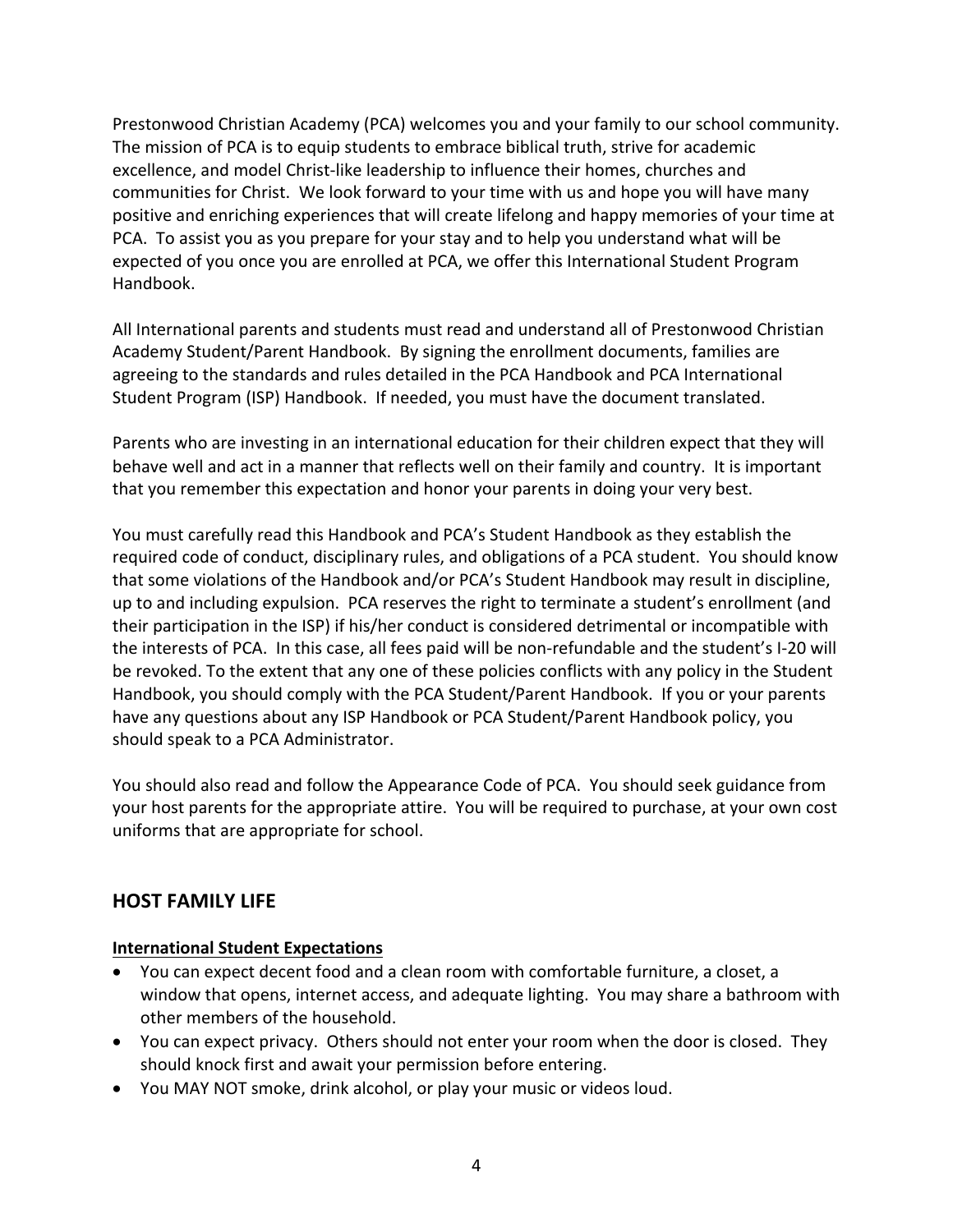- If something seems uncomfortable perhaps you are being asked to watch the children too frequently – you should speak with your host family or the Director or Coordinator of the International Student Program.
- You have the right to reasonable use of the laundry facilities. This is typically 2 or 3 loads per week, depending upon your host family guidelines.
- Your host family should prepare dinner at least 3 nights a week for you. They will also ask you what types of food you like and have these in the home after they grocery shop, usually once or twice a week.

## **International Student Responsibilities**

- You should be easy to get along with.
- Members of the host family are not your servants. **You are responsible to keep your own room clean. You are also responsible to clean the areas you use, particularly the kitchen, study area, and bathroom.** Do not leave clothes or other personal belongings around the house. Pick up after yourself.
- Your host family are not your chauffeurs. If you have places you need them to take you, you should communicate with them where you need to go, when you need to go and when you need picked up in advance. Be flexible and patient.
- Never take food or drinks into your bedroom unless you receive permission.
- You should be home in time for dinner or advise your host family **in advance** if you will not be there.
- Treat your host family's property with respect. You will be held responsible for damages.
- You should follow the family's schedule. For example, don't expect to watch television at 3 am or to do laundry or cook meals whenever you want.
- Ask permission **in advance** to bring a friend home or to go out with friends.
- Do not leave without getting permission **in advance** and informing your family where you are going.
- You should respect the family's privacy.
- You should not use the family's electronic devices without permission.
- You are expected to attend religious services with your host family. It is a requirement of your admission contract with PCA.
- Host family assignments are made for the entire school year. Every effort should be made to resolve any problems with your host family.
- You are expected to be on time for appointments and classes. Attendance at school is mandatory.

## **Expectations of International Students**

The following are expected of each student:

- **Be Independent**. Clean up after yourself, show initiative and ask your host family if you have any questions.
- **Be Direct**. Talk about any problems you may be experiencing that your host family can help you with. Do not worry about making mistakes using English.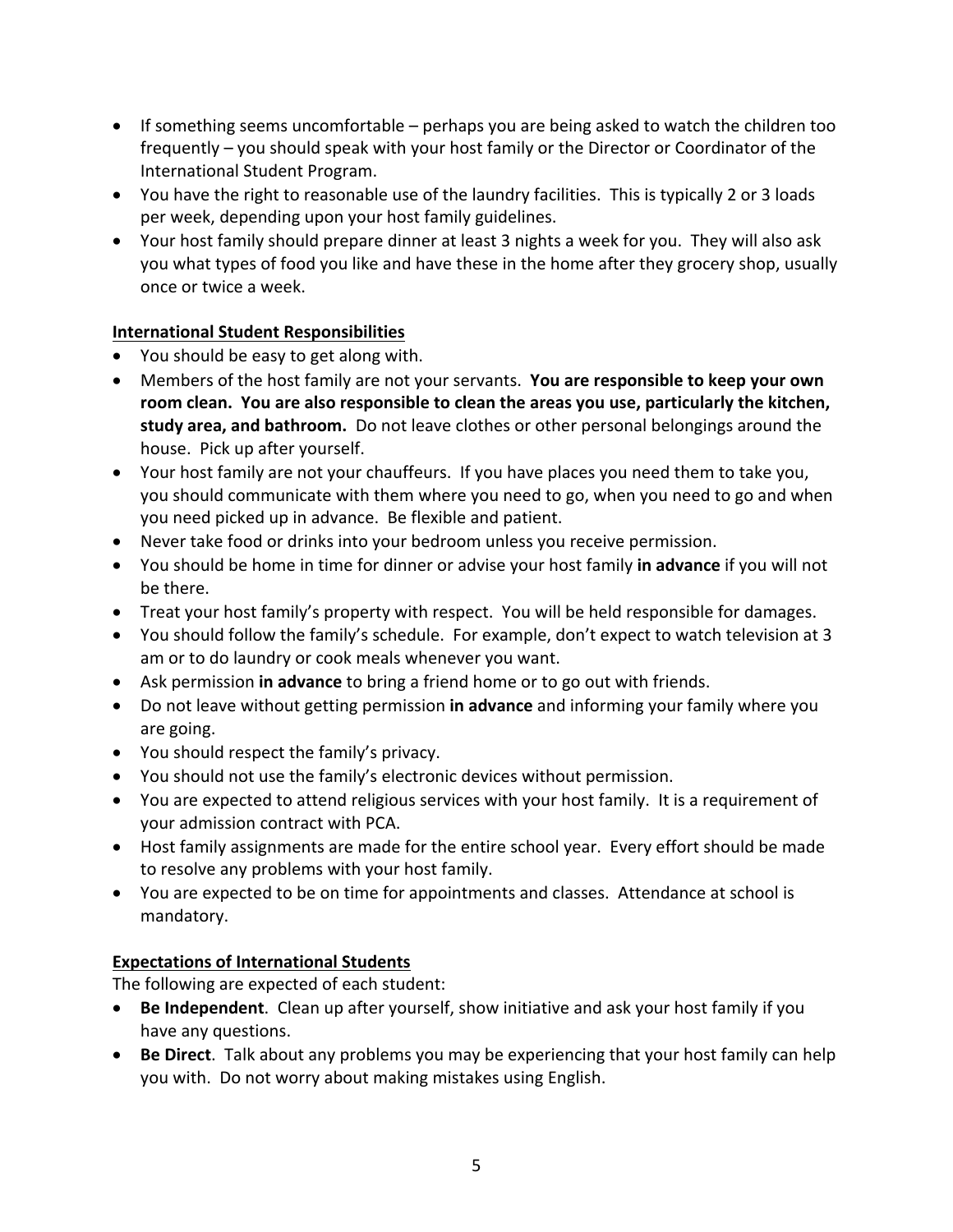- **Be Friendly**. Participate in family activities on a regular basis. Do not always go to your room and close the door or spend excessive amounts of time playing video games with your friends instead of interacting with your host family. Initiate conversations with your host family and be willing to share your experiences with them.
- **Show Respect**. Abide by common courtesies such as asking how late and how loudly you can listen to music or watch television, etc. Be sure to respect the family's need for quiet periods.
- **Be Polite**. Use good etiquette such as saying "please" when making a request and "thank you" after someone has helped you. In English, it is polite to use the phrase, "would like". For example, it is more polite to say, "I would like to take a shower," than, "I want to take a shower." It is always better to ask permission to do something than to assume you are allowed to do it.
- **Respect House Rules**. Always obey house rules. Your host family will go over these rules when you first move in. You should keep a copy of the rules and refer to them often. If you are unsure of any of the rules or if there is a problem, talk with your host parents.
- **Get Involved**. You need to make an effort to get involved in the PCA community and the local community. This can be done by attending and participating in school, church or community events. You should not spend all your time with other international students and should seek guidance from your host parents and school personnel when choosing friends.
- **Learn about Christianity**. You are expected to learn about the Christian faith, respect the Christian faith of those around you and adhere to the guidelines for Christian living as set forth in PCA's student handbook.

## **Conflicts and Resolutions**

If there is a problem with your host family, you must seek to resolve the problem first through direct discussion with your host family. If you and your host family are unable to resolve the problem, you and your host family may seek assistance from the International Student Program Director, and/or your parents. If you are experiencing any sort or relational stress, difficulty, abuse, or harassment of any kind, you must immediately report it to the International Student Program Director or Coordinator. However, even if you are experiencing hardship, you are not allowed to change host families or sleep over at your friend's house without prior approval from the International Student Program Director. Only the Director can reassign you to another host family.

#### **Host Family Assignment**

In assigning you to a host family, PCA considers all relevant factors. You may not change your host family assignment unless it is an extreme situation. Any concerns of the student or family should be shared with the Director of International Students. Host family assignments are for one year at a time. You and your parents are welcome to share your preferences in advance for host family assignments for subsequent years, but such preferences are not guaranteed.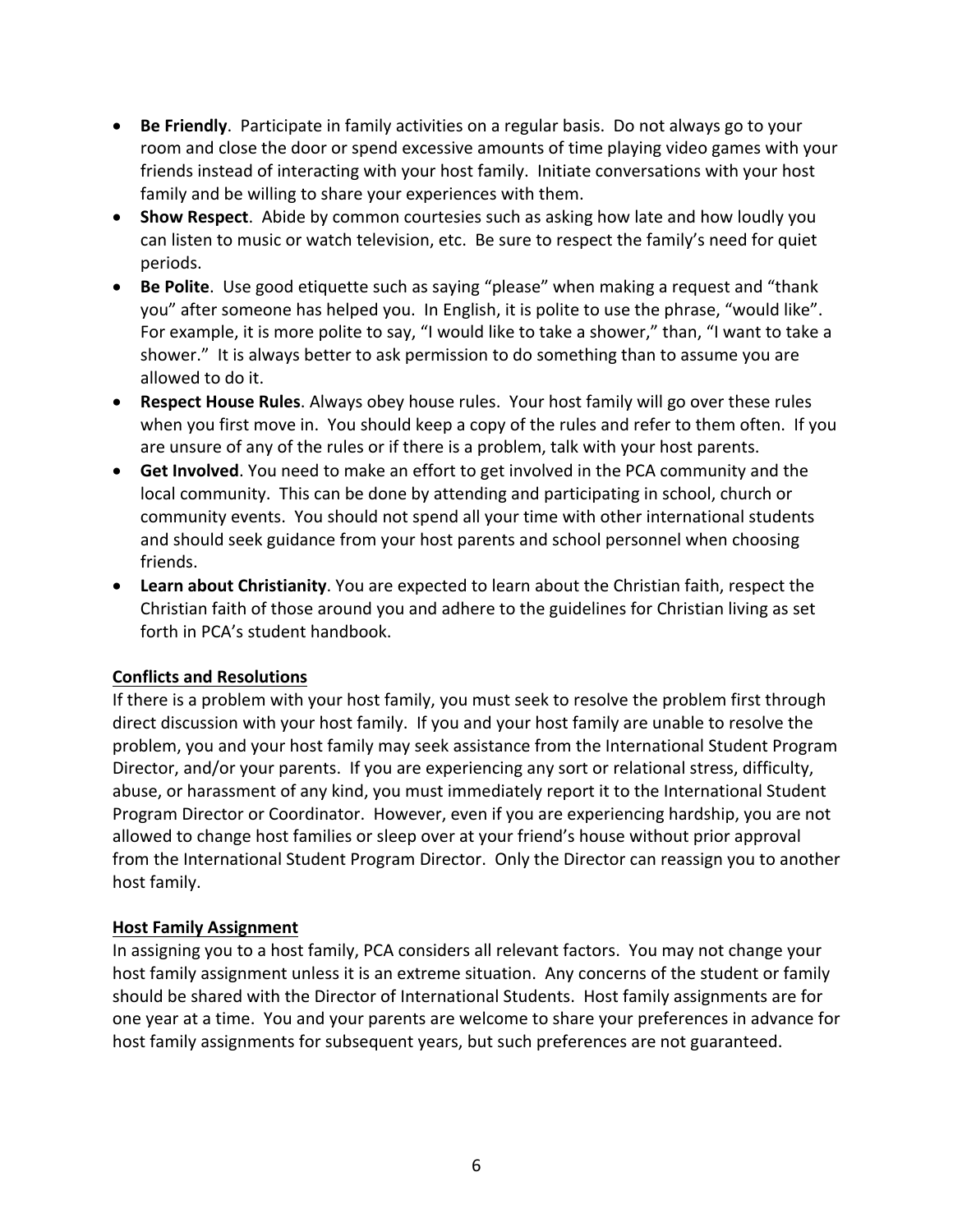You are expected to become an integral part of your host family. You will be asked to assume duties and responsibilities in your host family's household. Such duties and responsibilities may include, but are not limited to, household chores, cooking, washing dishes, laundry, and cleaning. **You should help as much as you can.** For example, when the groceries are brought from the supermarket, assist in taking them inside the house and putting them away**. It is also nice to volunteer for something that needs to be done.**

## **You must follow the host family's rules and customs regarding curfews, household chores, and internet use.**

**Your host family will expect you to act like an adult**, so be responsible and respectful. Be considerate to your host family. If you are going to be late for dinner, notify them in advance – at least an hour beforehand and preferably even earlier. If you are going out, ask permission in advance (at least 48 hours) and let them know where you are and when you are likely to be home. If you are going to be late, call or text your host family to let them know. They will be worried. Although your host family will generally treat you like an adult, your host parents are responsible for you and will ask you to work on areas of your life that need improvement.

#### **Social Media Policy**

In addition to PCA's Technology Acceptable Use Policy, you must follow other social media policies to protect the Host Family's privacy. You are not allowed to post photos or videos of any member of your host family without their host family's prior approval. Nor are you allowed to discuss any matters related to any member of your host family unless you obtain prior approval of your host family. Furthermore, you must promptly delete any comments, photos, or videos related to the host family if requested by the host family.

Similarly, your host family is expected to provide the same level of privacy to you with regard to social media. Your host family will ask you for permission before mentioning or posting photos of you.

#### **Communication with Home**

Your host family is expected to send a short email or photo of you to your family weekly during the first month or two of the school year and then on a twice monthly basis for the remainder of the school year.

PCA will send an email to your family each semester informing them of how you are doing at school and copy your host family on that email.

You are expected to Skype/FaceTime or call your parents in your home country at least weekly. Initially, you may want to communicate with your parents more often; however, after several weeks, you should not need to communicate with them every day. Communication with your home family should be coordinated with your host family's schedule and must occur prior to curfew in a manner that does not interrupt your host family's plans.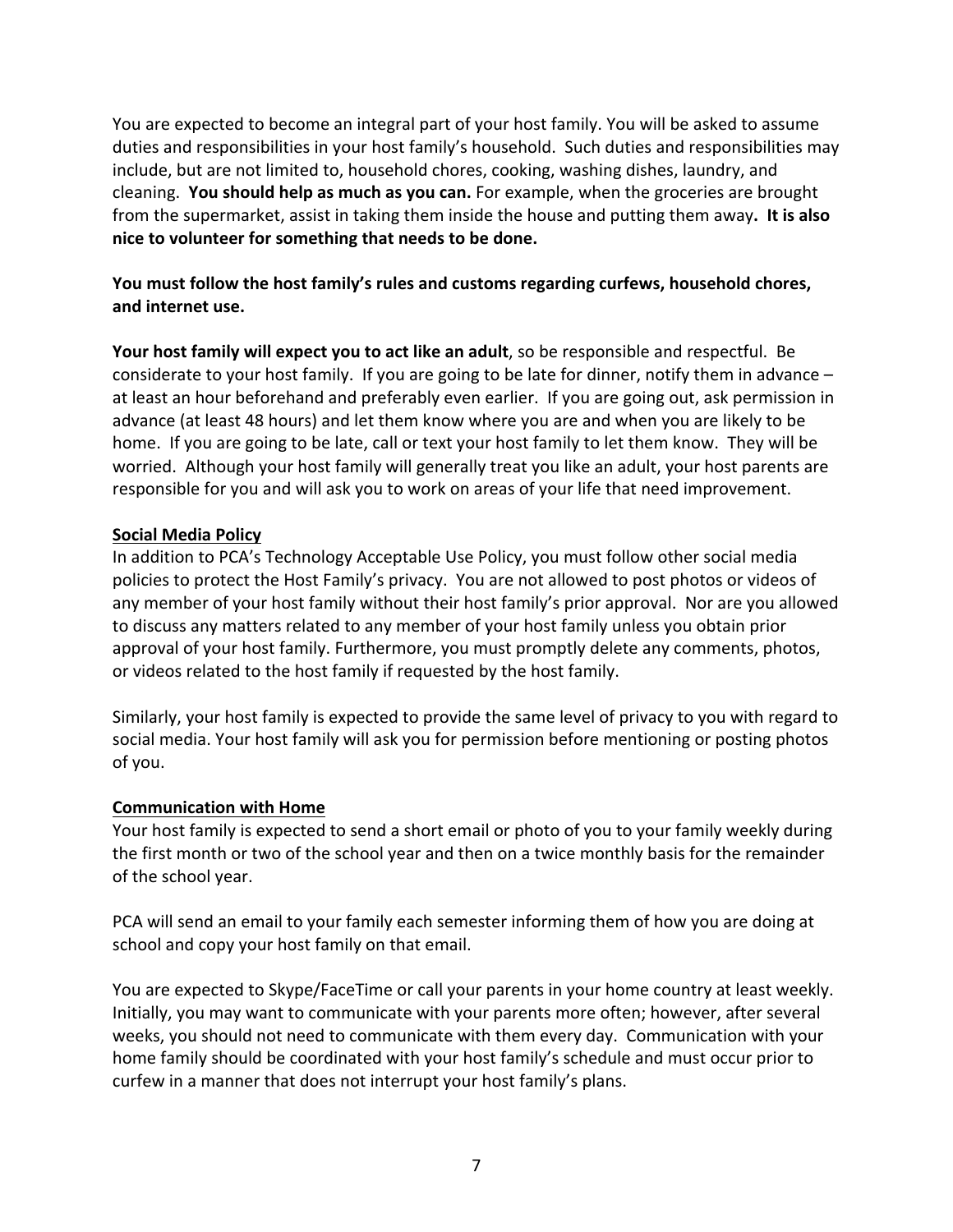#### **Finances**

You should have sufficient financial support to ensure your well-being during the entire program. You should have a credit/ATM card (that is capable of withdrawing cash from an ATM in the US) in your name with at least a \$1,000 credit limit to cover expenses throughout the year.

Typically, your host family will pay for routine expenses such as food, snacks, basic toiletries, and local transportation. However, you are responsible for any other expenses such as your cell phone bill, shopping, student social events, expensive toiletries, special foods, physical exams/doctor appointments/vaccinations, eye exams, calculators, special snacks, personal entertainment such as movies, sporting events, travel, clothing, and other optional purchases.

School day lunches are included in your PCA fees. Any off-campus lunch purchases are your responsibility.

You are not permitted to loan or borrow money from your host family or other students. You should never allow someone else to use your credit card. If you are having trouble with money, it is best to talk with the Director of ISP about your situation.

#### **Electronics**

Your Host Family may have house rules on where you may use devices in the home. Your host parents may limit computer, internet, and cell phone usage if they feel it is interfering with your academic progress or hindering your social connection with your host family.

**You are required to have a charged, working cell phone that can be reached by dialing a US domestic phone number.** You are responsible for adding minutes to your phone each month in order to assure continuous service. You are also responsible for keeping your phone charged and turned on whenever you are not at home so that your host family can reach you.

Host families are required to have wireless internet available in their home. The primary language settings of all your electronic devices must be in English. Your host family will ask you for the password to your electronic device(s) so internet filtering software may be installed.

You are strictly prohibited from intentionally viewing a website with pornography, extreme violence, profanity, and /or other inappropriate content. Depending on the severity of any misconduct, you may be subject to discipline up to and including expulsion from PCA.

## **Transportation**

While enrolled at PCA, you may not acquire a driver's license in the US without permission of the ISP Director. Under no circumstances are you allowed to operate a motor vehicle, even in your driveway or backyard.

You will rely on your host family for transportation. They will provide you with rides to and from school and will arrange or provide transportation to and from church and extracurricular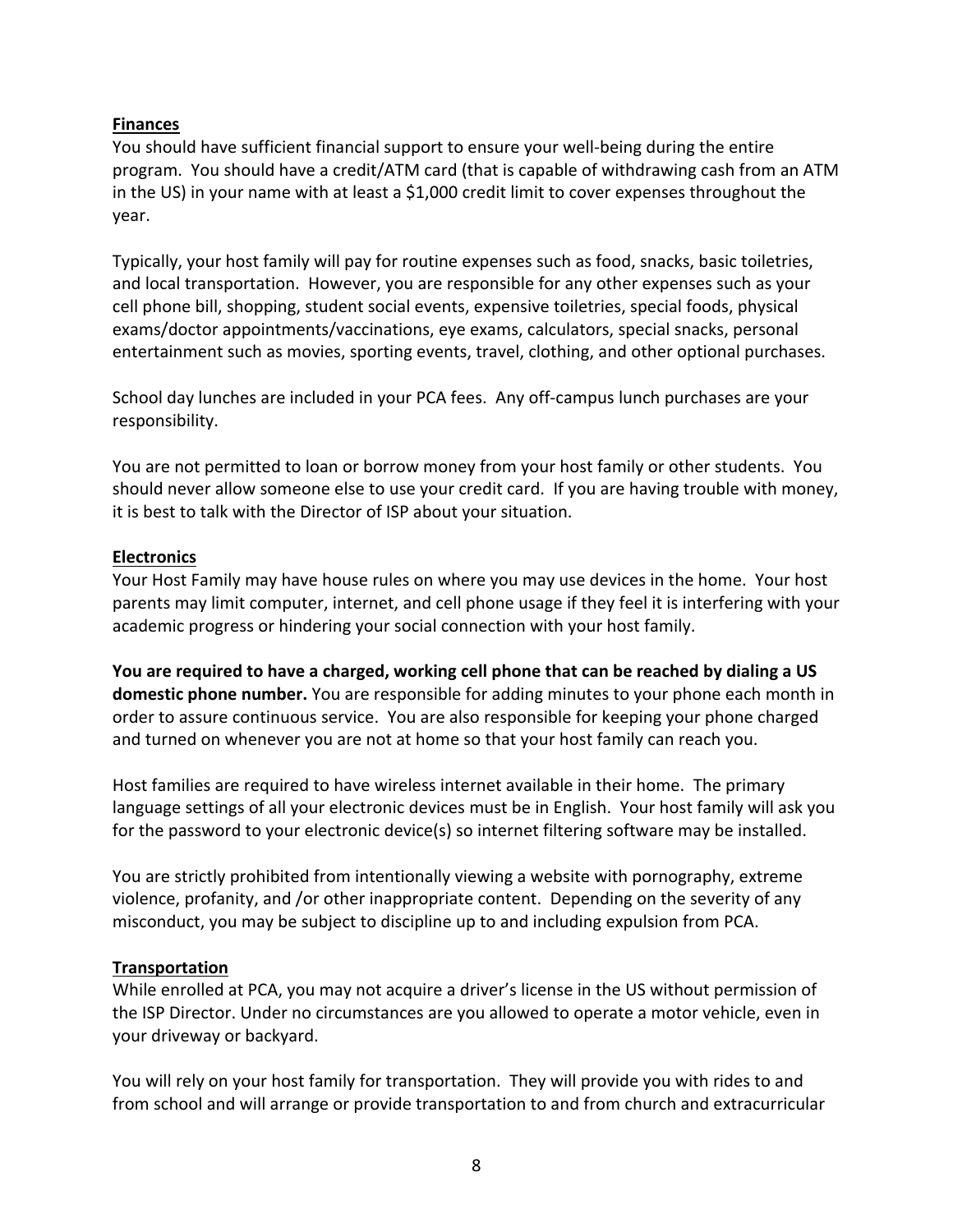activities such as sports, band activities, retreats, and other school functions. Before you commit to any outings/activities, you MUST discuss and receive approval from your host parents as soon as you are aware of the activity and at least 24 hours in advance. This shows your host family respect and understanding. You should discuss ride needs with your host family to understand their flexibility in providing rides in the context of their overall family needs, including other students.

Under no circumstances are you allowed to hitchhike or solicit a ride from a stranger. Taxis, Uber or similar services may only be used in rare circumstances with host parent permission, and only if you are over 18 or sharing a ride with a Host Family approved individual who is 18 years or older. You are not allowed to accept a ride not approved by your host family in advance.

## **MANDATORY ACTIVITIES**

All ISP students are required to attend the following activities during the school year:

Back to School Orientation Day in August Upper School/ Middle School Retreat in August ISP Outings and Activities held each month TOEFL testing twice a year

Failure to comply and attend the above activities could impact your ongoing enrollment.

## **SCHOOL/ACADEMIC SUPPORT**

You will attend school regularly, will be enrolled as a full-time student, and may be required to participate in study or tutoring times. You must make a concerted effort to make satisfactory academic progress (A or B grades) and MUST be involved in some extracurricular activities. If you are achieving a C average or lower, PCA personnel and your host family may require additional study hours, including tutoring, and limit your extracurricular and weekend activities until your grades are improved.

Your grades will be reviewed weekly. If you have an F in any class, you and your host family will be notified, and you will be required to hire a tutor chosen by PCA staff at your parent's expense, and you may not be allowed to participate in any social activities until your grades are checked the following week and you no longer have any grade below C.

Teachers WILL NOT negotiate grades with students. If you have a concern or problem with a grade, it is fair to discuss this with your teacher. However, this should not be done regularly.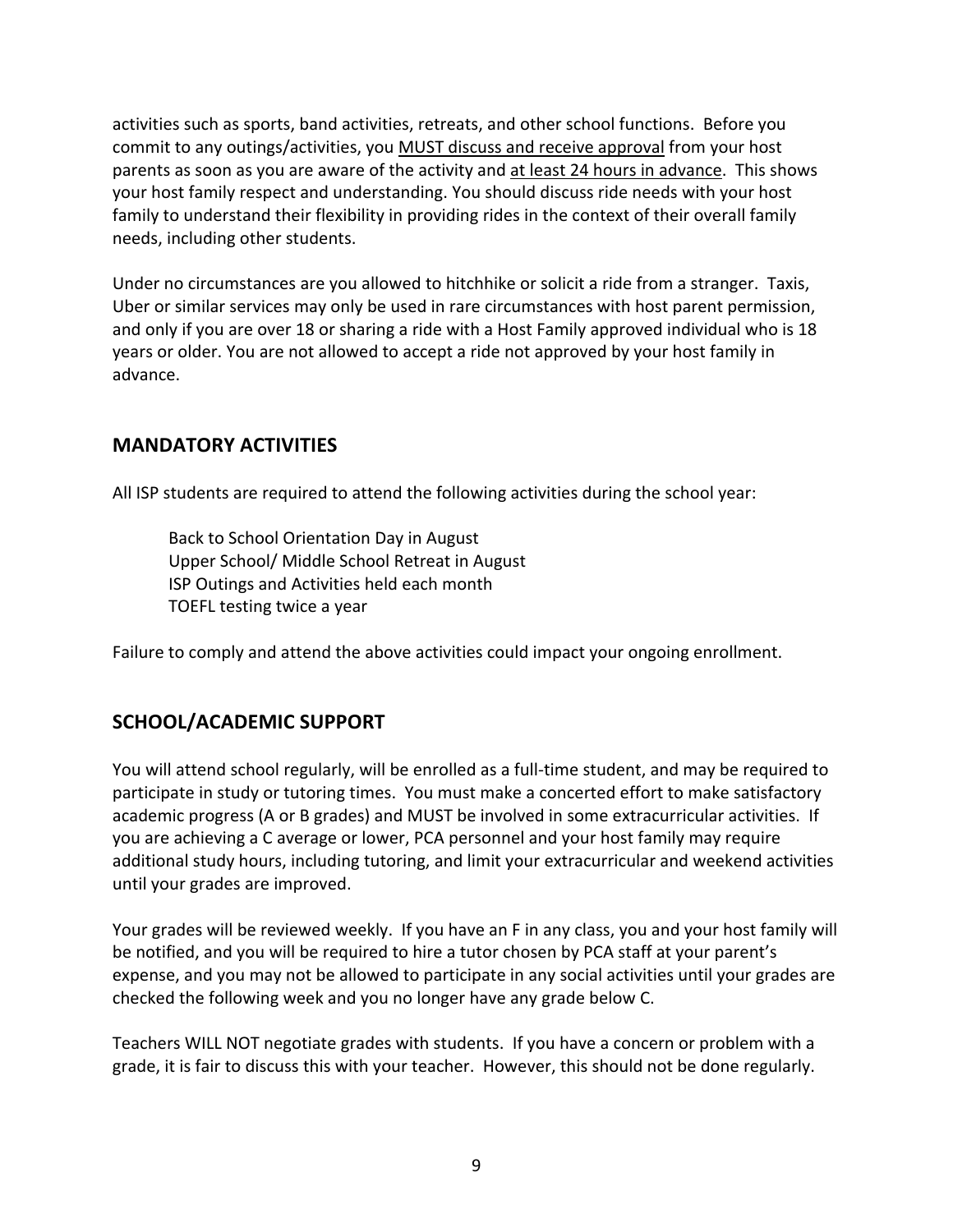You are not automatically eligible for an athletic program offered at PCA. If you are interested in joining an athletic program at PCA, you must check the eligibility requirements of the program. Eligibility is determined on an individual basis by the state's high school association governing body. NOTE: Currently, International Students cannot participate in competitive varsity athletics their first year at PCA.

## **Learning English/English Only**

You must make a concerted effort to improve your English proficiency. To help accomplish this, you are strongly encouraged to interact with your peers by speaking English, and you should refrain from spending too much time with other students speaking in your native language. You will be expected to abide by the "English Only" rule in your host family home. The only exception to this rule is when you are communicating with your family and/or friends in your home country. You may not speak your native language when others who do not speak your language are present. Improving your proficiency in English will help you perform better in school and facilitate your adjustment to life in the U.S.

## **TOEFL Practice Tests**

The International Student Program desires for each of our International Students to constantly be strengthening their English proficiency while at PCA. In order to do this and to monitor your progress in English proficiency, all International Students will take the Test of English as a Foreign Language or TOEFL practice test two times during the school year. These tests are mandatory for students grade 7-11 until a score of 100 is achieved, at which time the tests become optional. There are no costs for the test, proctor or scoring of the exam. These scores will not be sent to universities but will be used by PCA for student placement and English proficiency tracking. The tests will be given each year in September and April.

## **RELATIONSHIPS**

Your host family and PCA staff reserve the right to first meet any of your friends and approve or disapprove such friend's visit. Students must abstain from all sexual activity. Serious romantic involvement is strongly discouraged. You may not take any action that may change the nature of your life (for example, become engaged or married) during your time at PCA.

If you experience any unwelcomed sexual conduct by another person, whether physically or verbally, you must immediately report the incident to your host parent(s) or a PCA official. Likewise, you must notify your host parent(s) or PCA official if you experienced harassment of any kind that is offensive or threatening to you and based on your race, gender, national origin, religion and/or disability. If harassment is found to have occurred, PCA will take appropriate corrective action.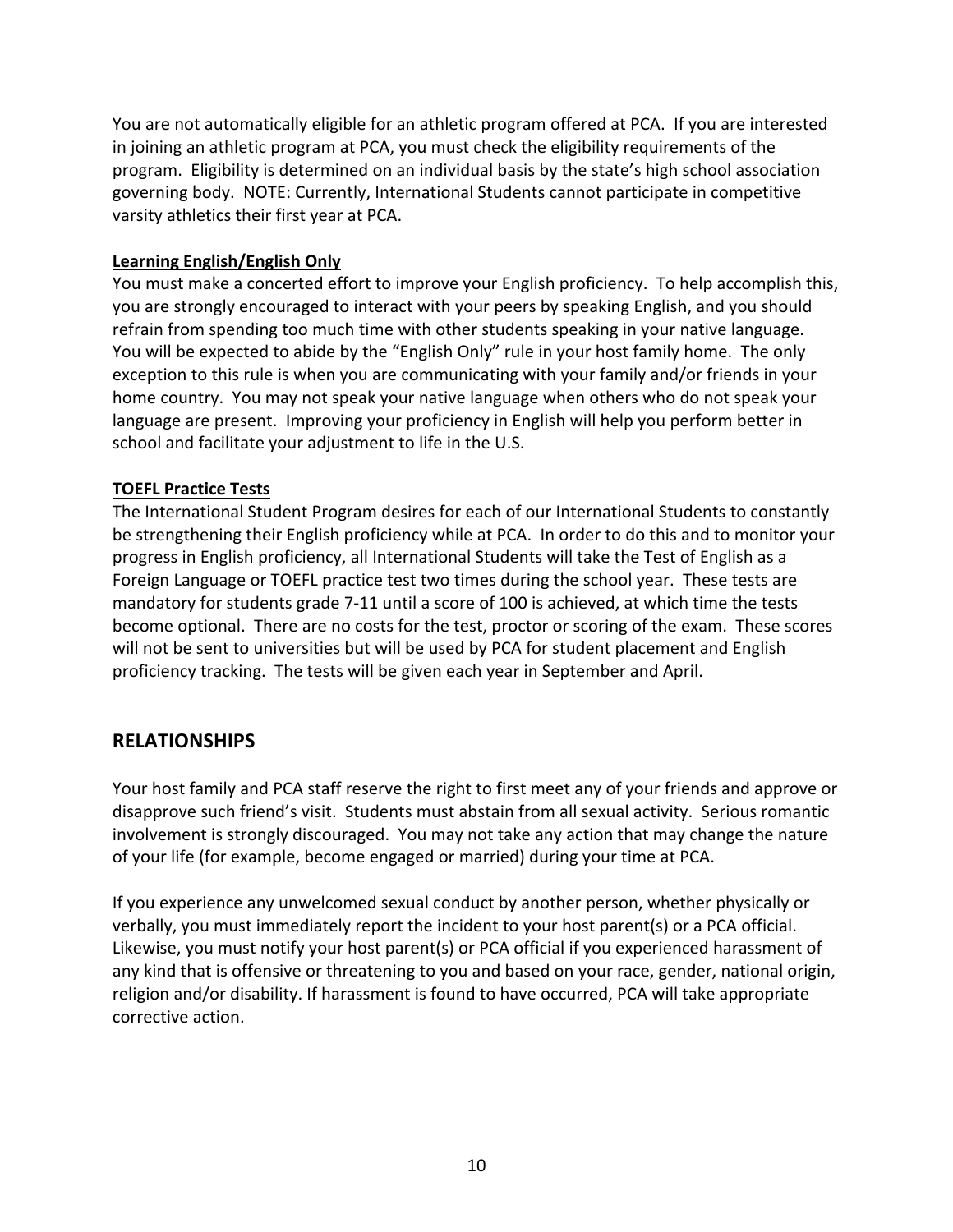## **RELIGIOUS SERVICES/CHURCH**

PCA is a Christian school and Biblical beliefs are integrated in every course and school activity. You are required to attend church weekly with your host family. If Sunday school/Bible Fellowship Class is a regular part of the family practice on Sunday mornings, you should also attend Sunday school. Evening youth group meetings and events are encouraged but are not required.

## **SLEEPOVERS AND RETREATS**

International students often get invitations to church retreats or to sleepovers with an American friend's family. At least 24 hours ahead of the proposed retreat, the ISP Director must have written permission via email from your parents and your host parents for any family or church retreat that is not hosted by PCA or Prestonwood Baptist Church. In addition, you and your host family must also communicate these plans and forward the permission email to the Director or Coordinator of the International Student Program.

International Students must also obtain prior approval from their parents, in writing, for Minimester trips. Parents should also include in this email a statement regarding parents accepting financial responsibility for all costs of the trip. You must forward the permission email to the Director or Coordinator of the International Student Program within 48 hours of Minimester trip registration.

You may not travel on overnight trips to other schools or to visit friends outside of the Dallas-Fort Worth metroplex without the permission of the Director or Coordinator of the International Student Program. These arrangements must be always approved AT LEAST one week ahead of the intended travel.

## **STUDENT PLACE OF RESIDENCE**

Students may live with biological parents who carry valid business visas or green cards. If a parent must return to their homeland and leave their student under the care of another adult, the ISP director must be notified at least 48 hours in advance. Parents must submit the name, relationship to student, address, email address, and phone number of the responsible individual to the ISP Director or Coordinator. Relocations such as these are temporary and may not continue for over 1 week without the express permission of the ISP Director or Coordinator.

All International Students must keep PCA's International Student Program Office informed regarding the current location of their physical residence and contact information of their families or guardians. Written requests must be signed, dated and submitted to the International Student Director or Coordinate BEFORE the move will take place. HomeStay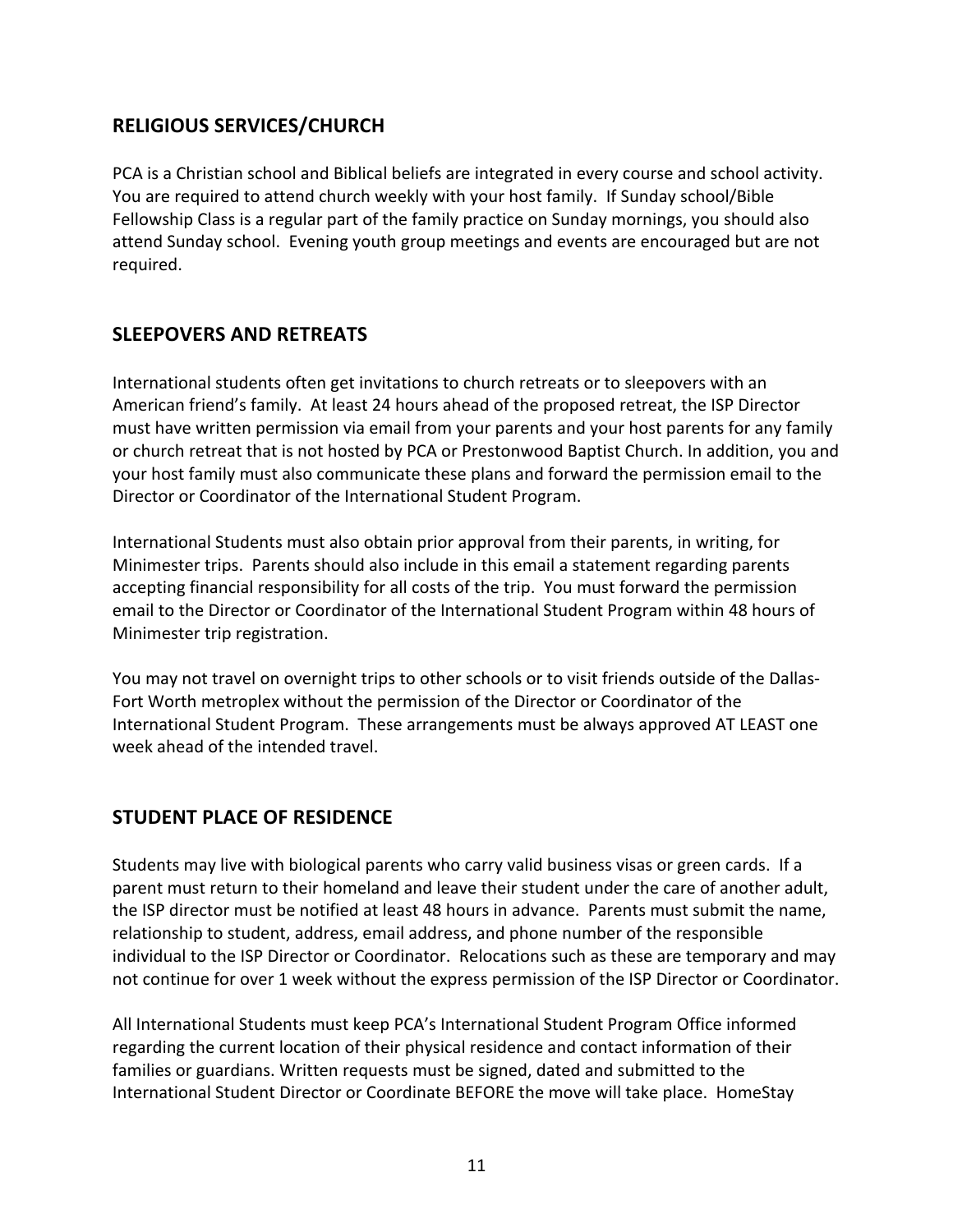placements and addresses are registered with the Department of Homeland Security and reported to SEVIS. Failure to report any change in physical residence could lead to the student's I-20 being revoked by SEVIS or withdrawn by PCA.

## **FAMILY VISITS**

We encourage your family to visit while you are attending PCA. You must notify the Director or Coordinator of the International Student Program **AT LEAST 2 weeks** in advance of a visit. The Director or Coordinator may suggest alternative dates if they feel the visit is at an inconvenient time for the student. You must also make hotel accommodations and transportation for their visit. Your family is not permitted to stay in your host family home. You may stay with your family at the arranged hotel.

## **HEALTH**

#### **Medical/Insurance**

All international students must have appropriate medical insurance at your parents' expense. Any costs incurred due to pre-existing conditions or required immunizations will be the responsibility of your parents. Your parents are responsible for any medical expenses. You must carry your insurance identification card with you at all times.

You must notify your host family and the school nurse regarding any medication you bring from your home country.

If you are new to PCA, you will be required to:

Provide documentation of up-to-date vaccinations as required by the state of Texas. Obtain or show documentation of a recent (within the previous 6 months) eye examination.

The cost of fulfilling these requirements are your responsibility.

#### **Required Immunizations**

All students, whether international or domestic are required to maintain and up-to-date Immunizations record with PCA. Each year, PCA's school nurse reviews all students' immunization records and will notify you and your parents regarding delinquent immunizations. Since it is much easier and more cost effective to complete these requirements in your home country, we require all students to update their immunizations, if requested, over the summer break. If you do not update the record prior to returning to PCA in the fall, you will be required to obtain the delinquent immunizations within the first month of school at your parent's expense.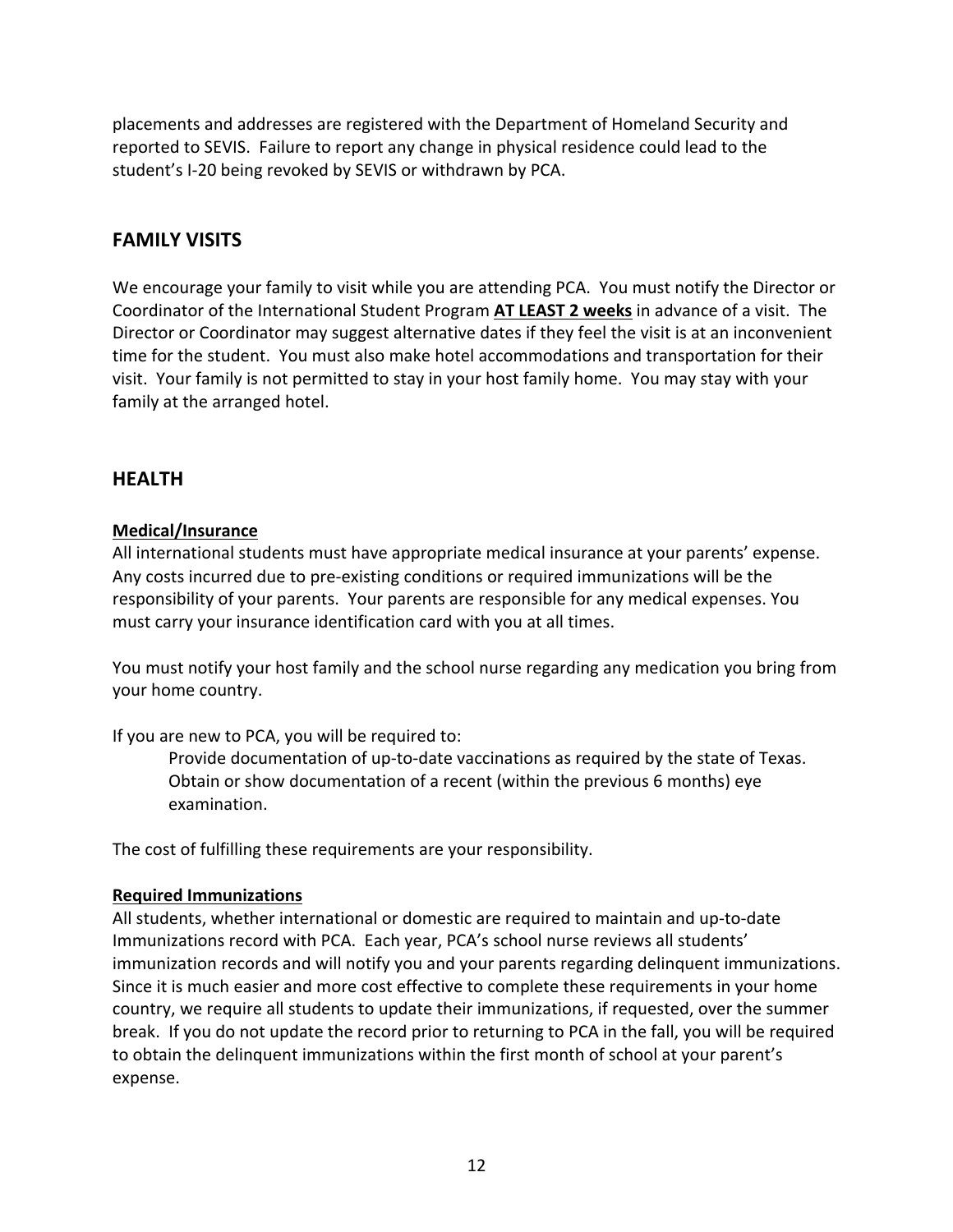#### **Counseling and Wellness**

At times, PCA may require you to be evaluated for emotional wellness from a PCA approved mental health provider. If counseling is recommended as a result of the wellness exam or if you request counseling, both you and your parents may be asked to sign a release form for counseling services. If counseling is recommended and your parents refuse to give consent and release and/or if you refuse to willingly and actively participate, PCA may terminate your enrollment immediately. As trust is crucial in the counseling relationship, PCA will make every effort to protect your privacy.

## **Accident or Illness**

- Your host family will provide initial care for you and seek medical attention if needed.
- You must bring your insurance card with you and the signed medical authorization and treatment form and present them to the hospital or physician to obtain treatment. Your host family will assure that this is done.
- Contact the Director or Coordinator of the International Student Program or the school nurse as soon as possible.
- Follow the doctor's advice for emergency treatment.
- PCA will contact and relay advice from your parents.

#### **First Aid**

The School Nurse is available during school hours to help advise you and your host family regarding medical care if you become ill or are injured. If it is a life-threatening or urgent situation, you host family will take you to the ER or Urgent Care.

#### **Smoking, Alcohol and Drug Use**

You must comply with all laws of the U.S. including state laws and municipal ordinances as a condition of your student visa. Under no circumstances may you use, purchase, or possess any tobacco products, drugs or alcohol.

You may not use, possess, purchase or own any type of fireworks or weapons, including, but not limited to, a knife, brass knuckles, slingshots, bow and arrows, throwing stars, switchblades, explosives or a firearm. A firearm includes any device that can shoot a bullet, pellet, flare, tranquilizer, spear dart or other projectile, whether loaded or unloaded. This also includes air guns, dart guns, pellet guns, BB guns, pistols, revolvers, rifles or plastic firearms made with 3-D printers and copying technology, as well as any ammunition for any such devices. You may use a regular cooking knife to help prepare meals with prior approval of your host parents or a PCA employee.

## **SCHOOL BREAKS**

All airline arrangements must not be made without prior approval from the Director of the International Student Program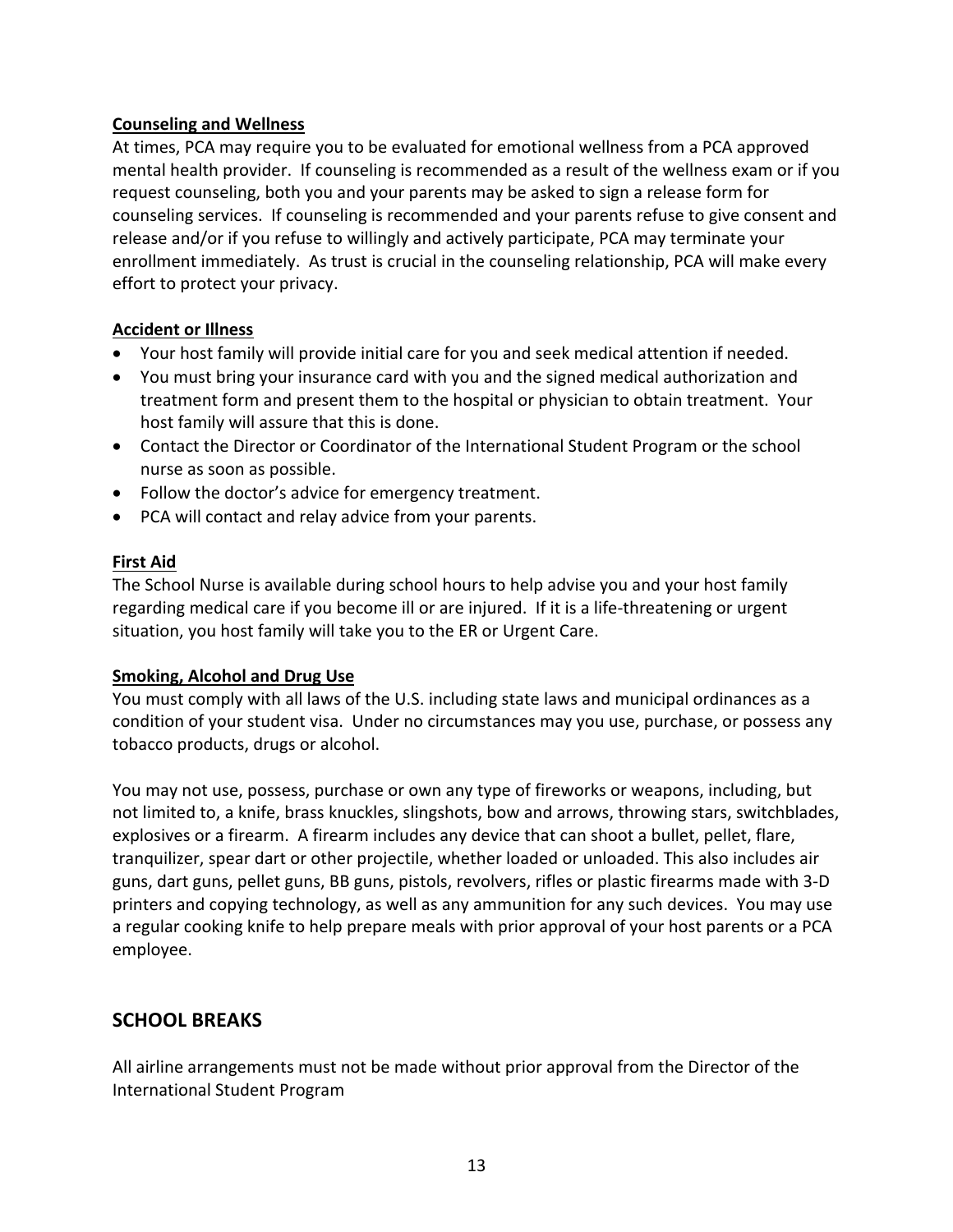Your parents are responsible for booking and purchasing all flight tickets to, from and within the U.S. for you. Once flight tickets to the U.S. have been purchased, you or your parents must forward a copy of the itinerary to the Director or Coordinator of the International Student Program immediately. Your parents must notify the Director or Coordinator of the International Student Program as soon as they become aware of any changes that need to be made to your flight schedule. Any changes of arrival or departure dates must be approved by the Director of the International Student Program in advance unless such changes are due to circumstances beyond control of you or your parents. If you arrive or depart earlier or later than the specified dates without prior approval of the Director of the International Student Program, you will be charged a fee of \$100 per day.

You are permitted to travel with your host family or PCA personnel within the US with prior approval of the Director of the International Student Program. Aside from trips directly to and from your home country, you may not travel internationally or domestically alone unless prior approval is granted from the Director of the International Student Program. Prior approval will require you have an adult age 25 or older responsible for you during your travel. If independent travel is permitted, the cost of this independent travel would be your responsibility.

#### **Beginning of the School Year**

You may not arrive more than 5 days prior to the first day of school (Back-to-School day – the exact date varies by calendar year) without prior permission from the Director of the International Student Program. Attendance is mandatory on the first day of school/Back-to-School day for all International Students. Failure to comply with this requirement could impact the student academically and/or ongoing enrollment as well as a \$100 fine per day absent. This day is also International Student Orientation Day for new and returning International Students.

All Upper School International Students are also required to attend the Upper School retreat that occurs that week. Failure to comply with this requirement could impact the student academically and/or ongoing enrollment.

#### **Christmas Break**

As an International Student, you are required to spend Christmas break with your immediate family (parents, siblings) either in your home country or in the United States because of the high value we put on the relationship between you and your home family. Even a 10-day to 2 week break is very helpful to your cultural, emotional and psychological adjustment. You may not travel with friends or spend the Christmas break with your Host Family. Travel arrangements for all school break plans are the financial responsibility of you and your family and a copy of your itinerary must be submitted to the ISP Director no later than a month before the last day of school.

International Students must work with the ISP regarding flight departures to ensure final exams are taken appropriately. All International Students are required to return to the U.S. in time to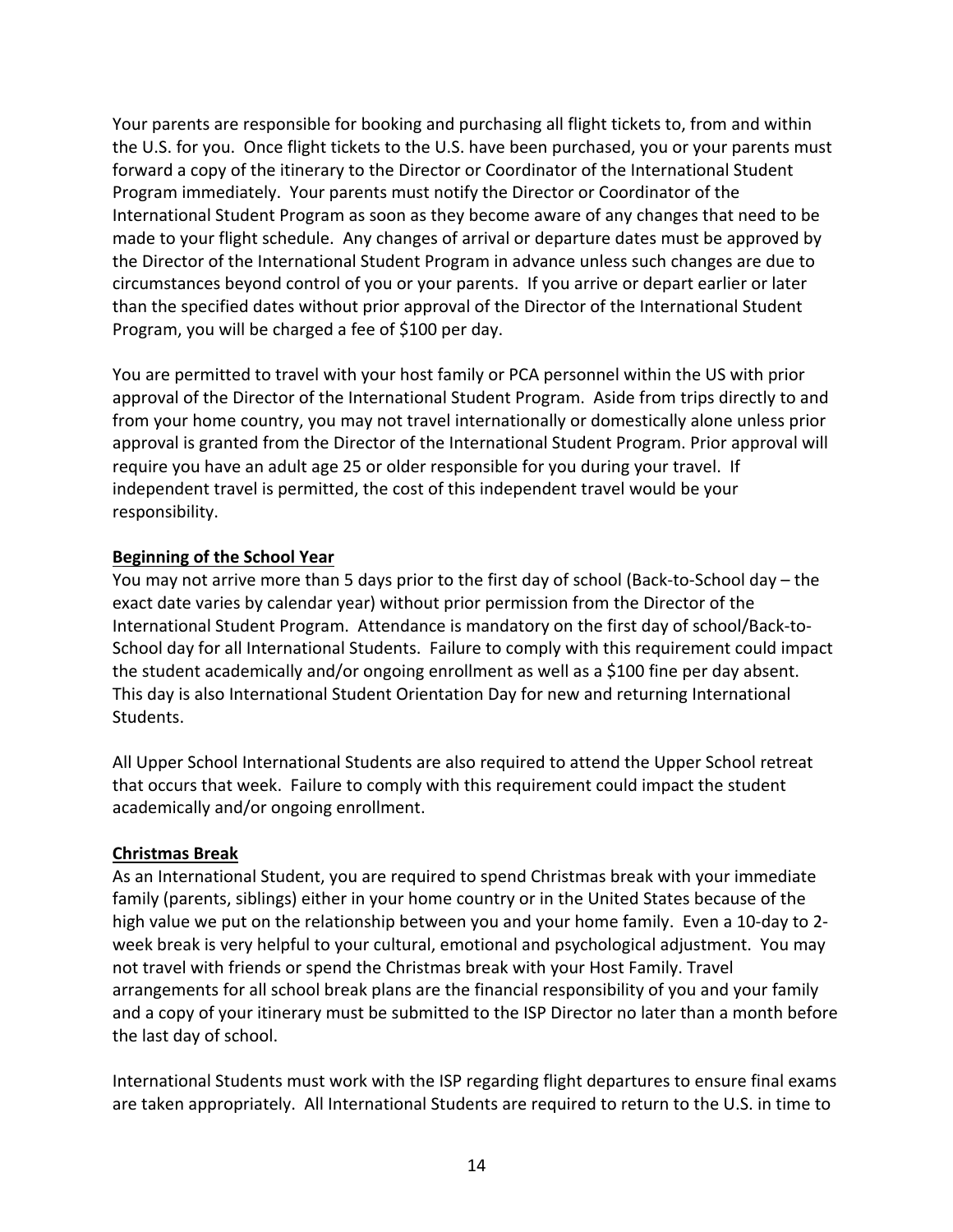be present for the first day of classes for the spring semester. Failure to comply with this requirement could impact the student academically and/or ongoing enrollment as well as a \$100 fine per day absent.

#### **Summer Break**

You are required to go home every summer to reconnect with your family. International Students must work in conjunction with the ISP administration regarding flight departures to ensure final exams are taken appropriately. You are expected to depart no more than 5 days past the official last day of school, unless prior arrangements with you Host Family has been made at least 2 weeks in advance.

You should not book or purchase flight tickets between your home country and the U.S. for the following school year until re-enrollment contracts have been executed. In May of a given school year, the I-20 may be extended for another academic year provided you have done well academically and are current on payment.

## **OTHER**

## **Visa**

You must comply with all restrictions imposed on your student visa. Under the terms and conditions of your student visa, you may not be employed while enrolled at PCA except for certain on-campus work. If you are found to have engaged in unauthorized employment, you may be subject to return to your home country for violating the terms and conditions of your visa.

## **Termination**

Although PCA hopes your enrollment will be mutually rewarding, PCA has the right to dismiss you or require your withdrawal when, in the exercise of PCA's professional judgement, it deems it appropriate to do so as a result of conduct on your part which is contrary to the school's policies/instructions or to these policies in the International Student Handbook and the PCA Student/Parent Handbook; conduct which is unsafe to self or others, academic performance which is inconsistent with the standards expected at PCA; or other acts or behavior PCA deems unacceptable. In this case, all fees paid will be nonrefundable and your I-20 will be revoked.

## **Miscellaneous**

If you need additional help for a matter not related to the academic requirements of PCA, your family must request permission for the activity and provide necessary funds and compensation for the activity (specialized athletic participation, orthodontic work, etc.).

You are prohibited from engaging in conduct that may change your legal status or significantly alter your physical appearance while enrolled at PCA. Such conduct includes, but is not limited to, getting married, becoming pregnant, causing a pregnancy, cosmetic surgery, tattoos,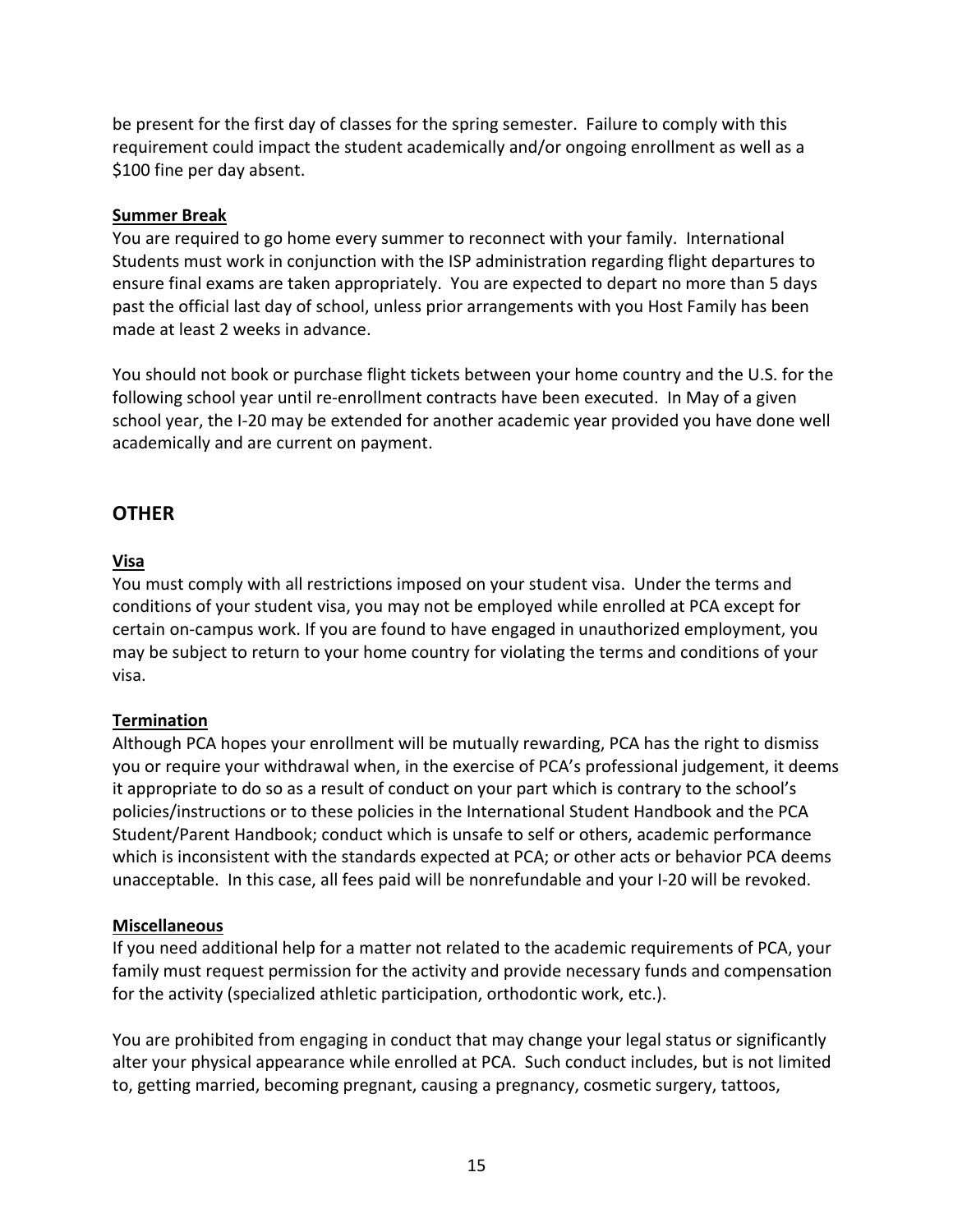piercings other than in the ear (boys may not have piercings of any kind), or dying your hair an unnatural color (such as green, purple, pink, etc.).

Your parents have given PCA and partner organizations the right to use your photograph for reproduction in any medium for the purposes of publication, advertising, display or editorial use. No personal information will be publicized.

## **ADDITIONAL TIPS AND GUIDELINES**

## **Arrival in the U.S.**

As you come to the United States, keep in mind these points:

- 1. Many things will be different during your stay in US.
- 2. Relax and enjoy the differences.
- 3. Be open about your feelings. They are probably not unusual or shameful, so you have no reason to hide them! Share your feelings with your friends, your host family, and the ISP Director or Coordinator.
- 4. Seek new experiences. You will make the most of your time by embracing your time by embracing your new culture and host family. Be willing to try new things (especially food) and go new places.
- 5. Keep a strong sense of your own values and cultures.

Upon arrival you will probably be tired from jet lag. You may be homesick. At the same time, you will be excited and eager to begin your new life. Your host family and PCA may have a lot planned for you. Care for yourself during this time. Remember you will be nervous and tired. In particular, take naps when you feel tired and expect some difficulty sleeping at times. You should call home to let your family know you have arrived safely.

## **American Customs**

Americans have a number of customs that may seem different to you:

- Americans leave home for work and school early in the morning. They tend to have dinner earlier than other countries, generally around 6pm, and go to bed around 10 or 11pm. Dinner is not eaten whenever you get home; it's at the scheduled time. Often on the weekends everything happens a bit later.
- Americans go to their own bedrooms when they are tired, when they have work to do, or when they want to be alone. Don't feel that you have to remain with the family in the general living area until your host parents go to their bedroom. Feel free to go to your own room when you want.
- Don't routinely close the door to your room. Doors tend to be left open unless a person needs privacy. A closed door, therefore, signals that you don't want to be interrupted. When a door is closed and you want to talk to someone inside that room, politely knock on the door and wait for them to let you in.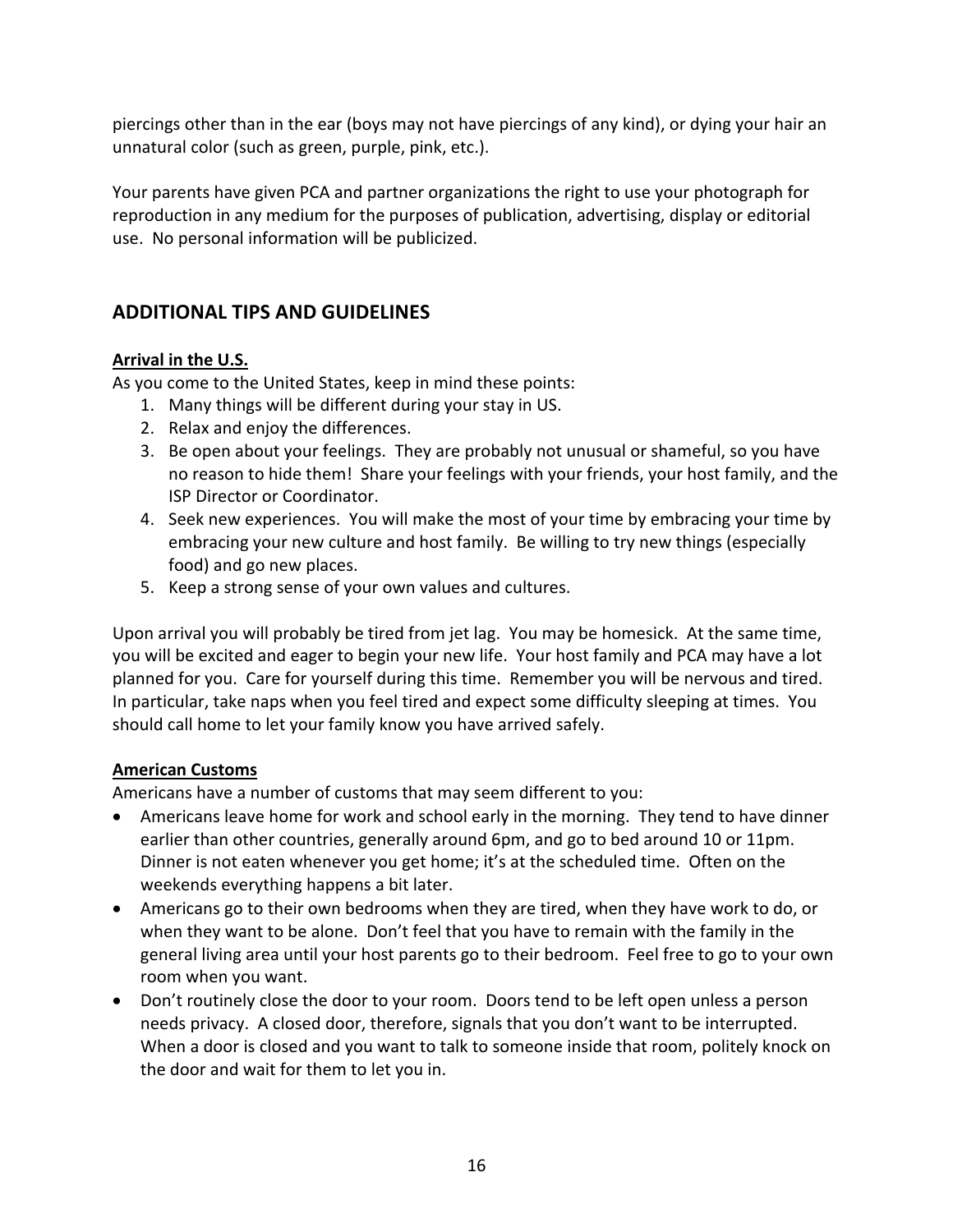- It is customary to leave the bathroom door open when nobody is inside. When using the bathroom, close and lock the door. When you are finished using the bathroom, make sure the toilet seat is down.
- It is not considered impolite to show your teeth while laughing. Most people will laugh out loud and show their teeth if something is very funny.
- Pierced ears are common for women but are against PCA's dress code for men. Women don't necessarily put on make-up every day. It's their choice or may depend on what they are doing that day.
- It is common to use tissues or a handkerchief rather than sniffling in public.
- Striking someone you have an argument with is not acceptable and is illegal. Students who hit other students may be expelled from school.
- It is illegal to urinate in public.

## **Politeness**

- It is important to show the same respect to your host parents that you would show to your own parents.
- It's considered polite to say, "Good morning" when you see people in the morning. In the evening, tell your host family, "Good night." When you are going to your room, don't just get up and leave. In addition, it is polite to say "hello" to whoever is home when you enter the house.
- Americans shake hands when meeting an adult for the first time. They do not bow.
- If people already know each other, they will generally just say, "hi" the next time they meet. If they are particularly close and have not seen one another in a while, men may shake hands with each other. Women, and some men, may hug. For a man and a woman, it depends on how close they are and their personality. Sometimes they will shake hands, and sometimes they will hug.
- When addressing an adult, always use the appropriate title (Mr., Miss, Mrs.) unless they have specifically asked you to call them by their first name. ALWAYS address teachers with by their title and last name.
- Leaving other people in routine situations is simple. A person will say, "bye" or "see you later". Sometimes people say, "talk to you later". They do not necessarily mean that literally, and you should not feel insulted or hurt when they don't call you in the next few hours or days.
- If you bump into someone by accident, say, "sorry" or "excuse me" to be polite.
- Hold swinging and heavy doors for other people who are following you in and out of them.
- If you see someone struggling to carry something, offer to help them carry it if you can.
- If you are preparing tea, coffee, or a snack for yourself, offer to prepare some for others
- When you are a guest somewhere, it is common to be asked what you would like to drink. Sometimes the host will tell you what is available. If not, kindly ask, "Do you have  $\cdot$ ?"
- Clerks, waiters, taxi drivers, administrative assistants, and maintenance people should be treated courteously.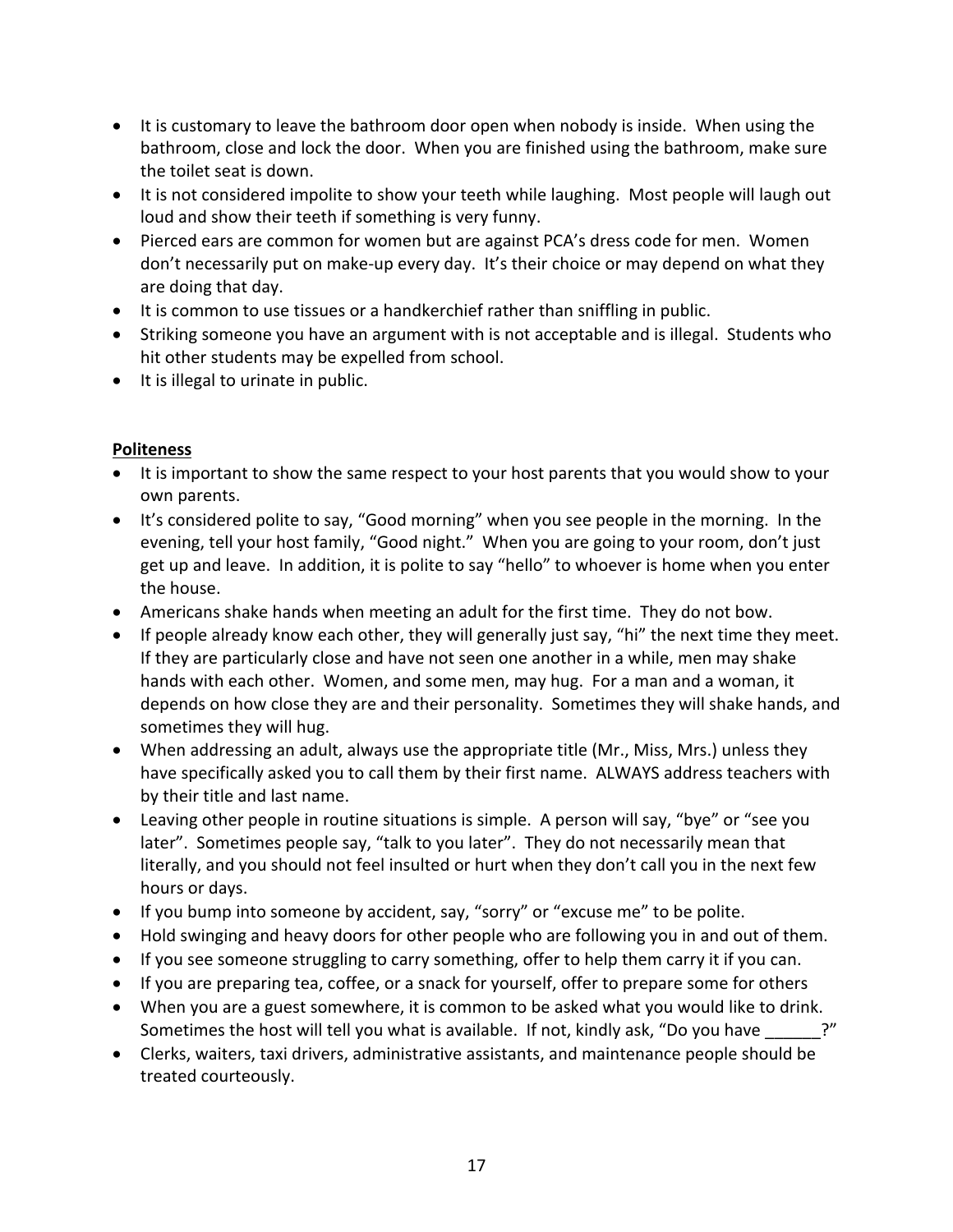## **Communication**

Americans are normally quite direct. They use very little flattery, and they prize honesty. They get to the point quickly.

- Generally, people stand 2 or 3 feet apart from each other when talking. They may use many physical gestures.
- Americans maintain eye contact when speaking, but the contact should not be too intense. The pattern is to establish eye contact and then periodically look aside before returning to eye contact.
- In public places, you may have to adjust your voice level, speaking either quieter or louder. Take you cue from the tones of other people.
- You will find Americans uncomfortable with silence. They will generally rush to fill the gap in a conversation by saying something or asking a question.
- In American, smiling and giggling usually conveys happiness or amusement not confusion or embarrassment. Since you are learning a new language and may not understand some things, giggling may convey the wrong signal. They best approach is to say that you're having trouble understanding.
- Americans often show they are puzzled by frowning or tightening their forehead and eyes. If you smile or giggle in these situations, the message will be missed.
- People often talk to one another without being formally introduced.
- In some cultures, people show appreciation for food by making a lot of noises. In America, however, making loud noises while eating is considered rude. Americans try to eat without smacking or slurping noises. If something tastes good, tell the cook or chef that you liked it.

## **Host Family Life**

It is important that you not expect everything to be wonderful when you first meet your host family. This can be an awkward period with everyone feeling a little anxious. Allow adjustment time. **If you are feeling homesick, try to concentrate on what you like or can be thankful for about this new situation.** Personalize your room immediately, putting out your own photos and memories.

Treat children in your host family respectfully and kindly. You may find it valuable to read to younger children as a way of practicing your English. At the same time, do not be afraid to tell the children to leave your room. Close the door saying, "I have to study" or "I need to some rest." If a child is bothering you, it is reasonable to mention that politely to your host parents. Older children in the family will have their own lives to lead. They may not invite you into their circle. If this is the case, you should respect their privacy.

Take note of any special events in the host family, such as birthdays or holidays, and celebrate with them! Your host family will enjoy hearing about your own family back home. They will be delighted if you cook a meal for them occasionally to introduce them to your own culture.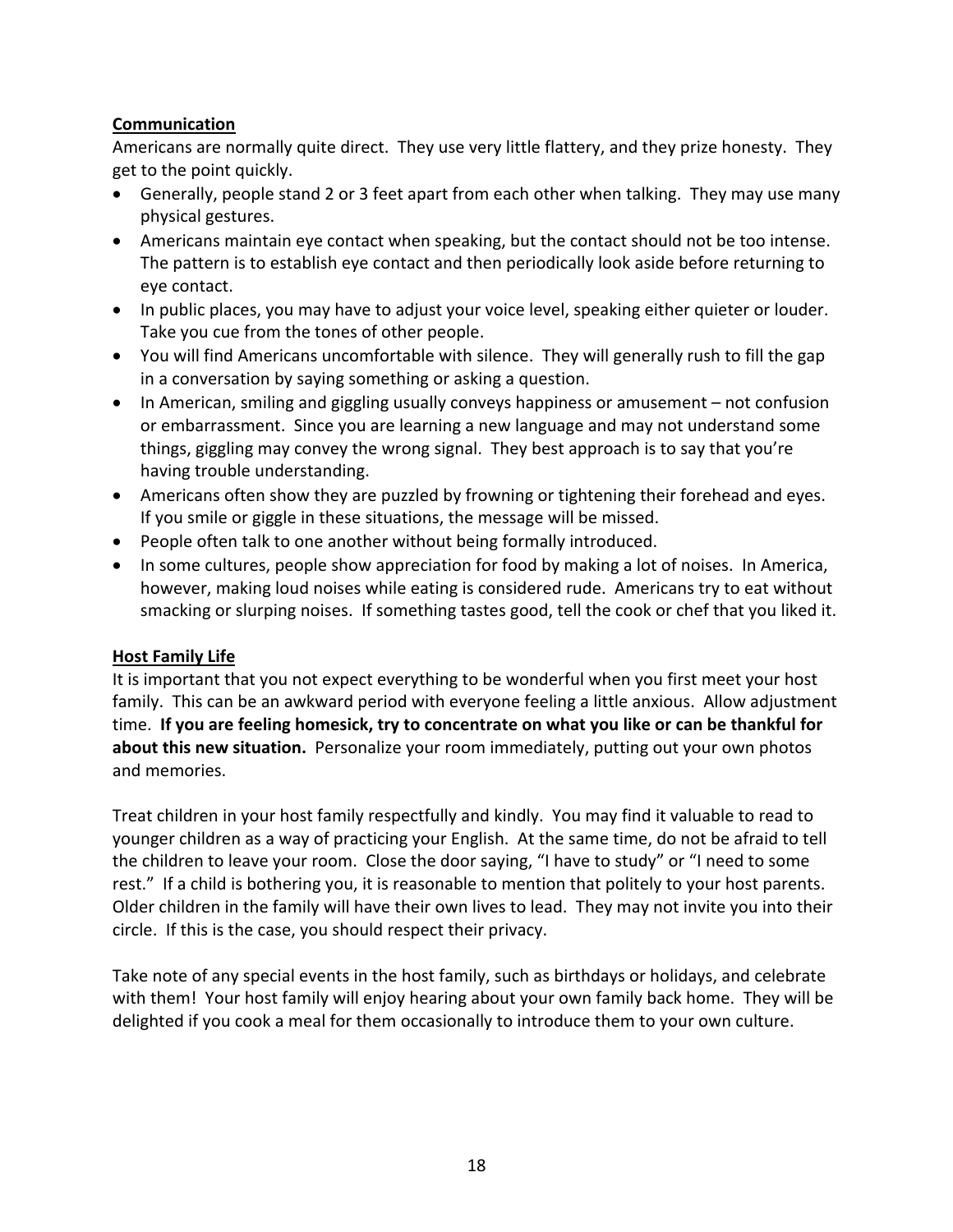Soon you will come to feel like part of your host family. It will take time. It helps, however, of you make a decision to integrate fully into the family's routines, rather than keeping to yourself in your own room.

Your host family will develop their own family guidelines and will give a copy of these guidelines to you and the Director of International Students upon your arrival. Your family guidelines will explain how things work in your home. Examples of items that are covered in the host family guidelines include, but are not limited to:

- Dinner time, bedtime, quiet time, and study time
- How laundry is handled (how to use the washing machines or dryers)
- Curfew hours
- How to clean the kitchen or dining area after you cook or eat
- Dress code outside your bedroom
- How to run a dishwasher and other appliances
- What to do in an emergency in the home
- The family's table manners, including who sets the table and who clears the dishes

#### **Emergencies**

Learn what to do in case of an emergency: fire, tornado, etc. Most families should have a place to meet if there is a natural disaster. This allows everyone to be accounted for. Familiarize yourself with smoke and carbon monoxide detectors/alarms in the house.

Keep important phone numbers with you. This includes the home, cell and work numbers of your host family, along with the address of their house. When you leave the house, always have your working, charged cell phone with you. Familiarize yourself with the transportation routes around your house so that you do not get lost. If a stranger approaches you, remember, you do not need to talk to them. If you feel you are in danger, leave immediately, head to a place where there are other people and call your host family.

#### **Household Appliances**

You may be familiar with most of the machines in your new home, but a few may seem strange. If you are unsure, get instructions from your host family.

Clothes dryers are common in America for doing laundry. Washing machines should not be overloaded as they will not work properly. Dishwashers are also very common. Watch and learn how the host family uses and operates each of these appliances.

Power outlets and voltage may also be different. In most of North America, it is 110-115 volts, 60 cycles AC. You may need an adaptor to operate equipment that you've brought form your home country.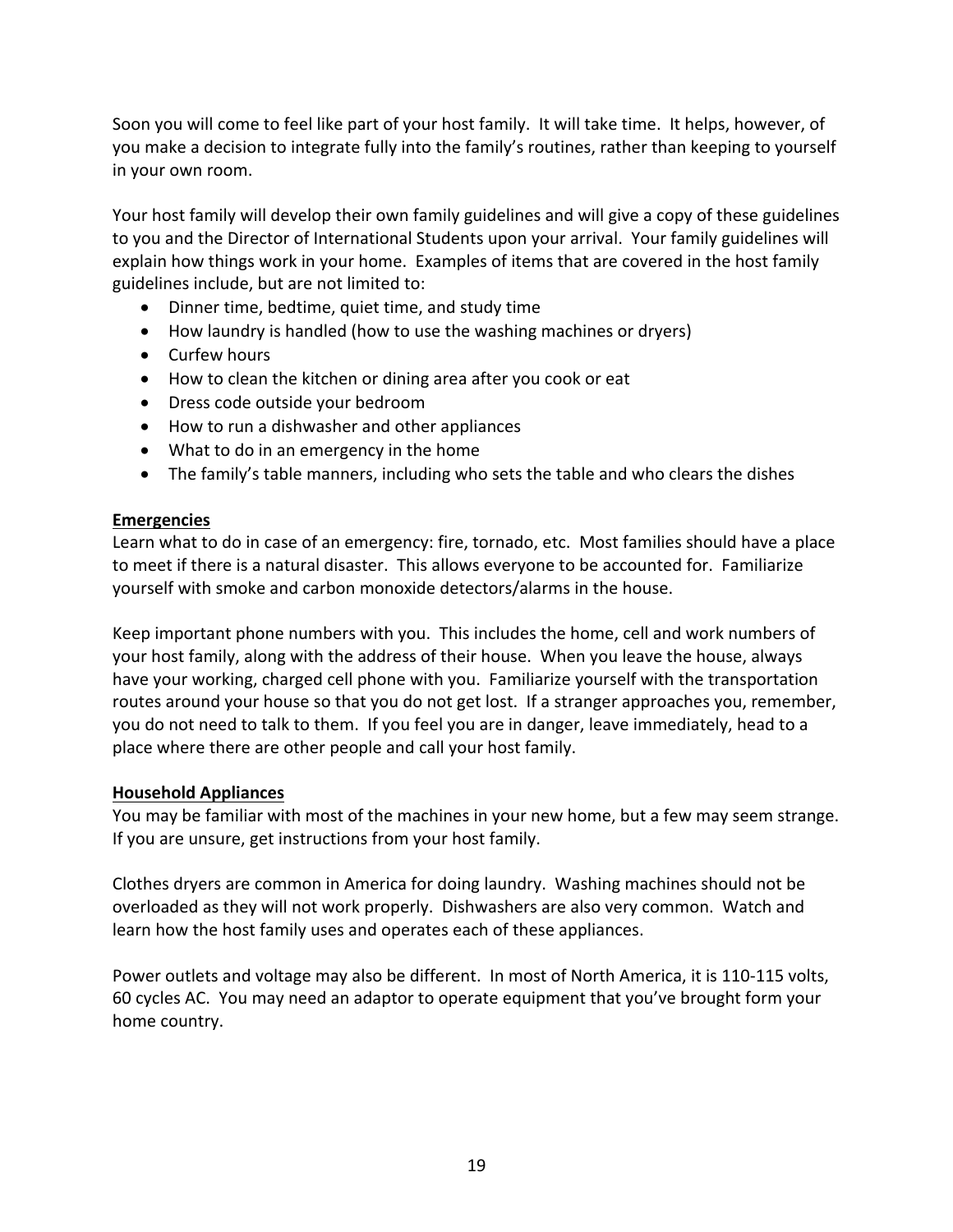## **Conflicts and Resolutions**

In life, we can always expect conflicts because we are not all the same. We all have conflicts in our regular families, so it is likely that you and your host family will also have conflicts at some point.

It is not disgraceful to have a conflict. It is important, however, to be open about the conflict if it is serious and persists. The key to avoiding conflicts and ending them is COMMUNICATION. You must talk about the conflict with those whom you have the conflict with. Do not use the conflict to complain to friends. Talking about the conflict is hard when the conflict is with your host family because you may feel like a guest in their house and your English skills are not equal to theirs. You should try, however, to resolve the conflict within the family. If you feel you cannot resolve it, talk to the International Student Program Director or Coordinator.

Often, you will find conflicts result from misunderstandings. For example, you may feel your host family doesn't spend enough time with you. Maybe they said something that hurt your feelings. You may be surprised at how much meat they eat and want more rice and vegetables. They cannot try to correct the problem if you do not communicate your concerns. Your host family wants to please you. If you raise problems or concerns, they will try to help you, but they are not mind readers: COMMUNICATE YOUR CONCERNS.

## **Bathroom**

- **A daily shower is common.** Daily shaving is expected for men, unless they have a beard. PCA students are not permitted to have facial hair. Most people use **deodorant** because the smell of body odor is not acceptable in American culture. They brush and floss their teeth every morning and night and sometimes after meals. Those with a tendency towards bad breath use mouthwash.
- **Bathroom floors do not have drains. Keep the water in the sink and in the bathtub. Place the shower curtain INSIDE the bathtub when showering. Dry off INSIDE the tub before getting out.**
- Generally, a shower should last no longer than 10 minutes. Late night showers, although common in some other countries, should be avoided because it is considered impolite to awaken someone with the noise from the running water.
- In America, water from a bath is not shared between people. Empty the tub when finished and rinse the tub, if needed.
- Remove all loose hair from the sink and tub before you leave the bathroom so as not to clog the drain. Put it in a wastebasket (NOT the toilet). Do not remove the drain stopper from the sink or tub. Also remove any hair from the bathroom floor.
- Every person in the family home shares in the duty of cleaning up. When you use the bathroom, make sure that you clean up after yourself. Wipe up water spills, hang towels, and wash out he sink and shower/tub. Empty the waste basket when it starts to get full.
- Clothing should not give off unpleasant smells. Change your clothes daily, especially when they may smell of perspiration. Wash the clothes you wear each week.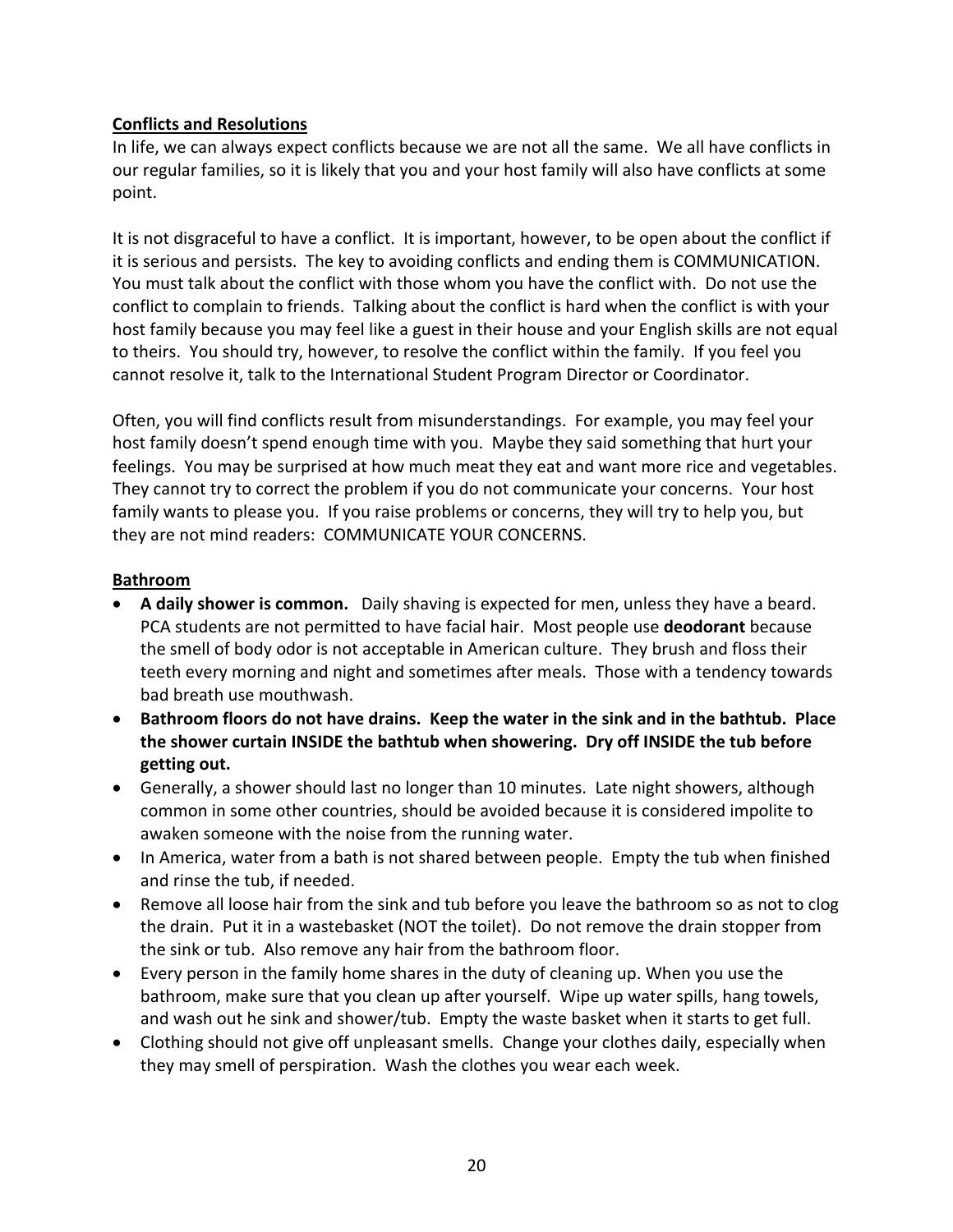- In America, you use toilet tissue to cleanse after using the toilet. The tissue is thrown into the toilet and flushed. Do not put used, soiled tissue in the trash can. Body waste and toilet tissue are the only things that should be flushed down the toilet.
- Women use either tampons or sanitary napkins for menstruation. Wrap these in toilet tissue and put them in the garbage can after use. DO NOT FLUSH THEM DOWN THE TOILET as this will damage the plumbing and you may be held responsible for any repairs.
- Basic hygiene products will be provided by the host family. Special needs or wants will be your responsibility.
- Have you host family show you how to shut off the water to the toilet. If the toilet becomes clogged, this will prevent it from overflowing and will avoid damage.
- Notify your host family immediately if there are any water problems in the bathroom.

## **Bedroom**

Your host family is required to provide a separate bed for you, storage space for your personal items, and access to a bathroom. If a separate bedroom is unavailable, you may share a room with a host sibling of the same gender and similar age or another international student of the same gender. Your bed cannot be placed in an open area, such as a family room unless express permission has been given for this by the International Student Program Director. Additionally, you will be provided with adequate storage for clothing and a quiet study area consisting of a desk or table, chair, and adequate lighting to read by. Often this study area will be in a public place such as the dining room or living room.

## **Kitchen**

Most host family parents provide breakfast and dinner. During the school/work week, breakfasts are informal since everyone quickly eats something before leaving for the day. The food will be very different from what you are accustomed to and the manner of eating will probably be different too.

Dinner will be more like what you may be accustomed to, in the sense that everybody tries to eat dinner together and a parent usually cooks. It may be much earlier than you are accustomed to and sometimes may be rushed if family members have other events or activities planned for the evening. **It is your responsibility to be home for dinner on time.** Do not expect your host mother to be patiently waiting with dinner still warm if you arrive hours later. Instead, you will have to reheat any left-overs or prepare your own dinner.

You are entitled to eat reasonable amounts of food. You share the available food with everyone else. Once everyone has been served, you may ask for more food if you are still hungry and there is food still available. It is not considered rude to ask for more after everyone has been served.

Food is generally passed around the table. Do not reach over someone to grab food or the salt and pepper. Politely ask the others to hand it to you. Say, "Please pass the ....................... have some <sup>2"</sup> If it's the last portion, ask, "Does anyone else want any 2"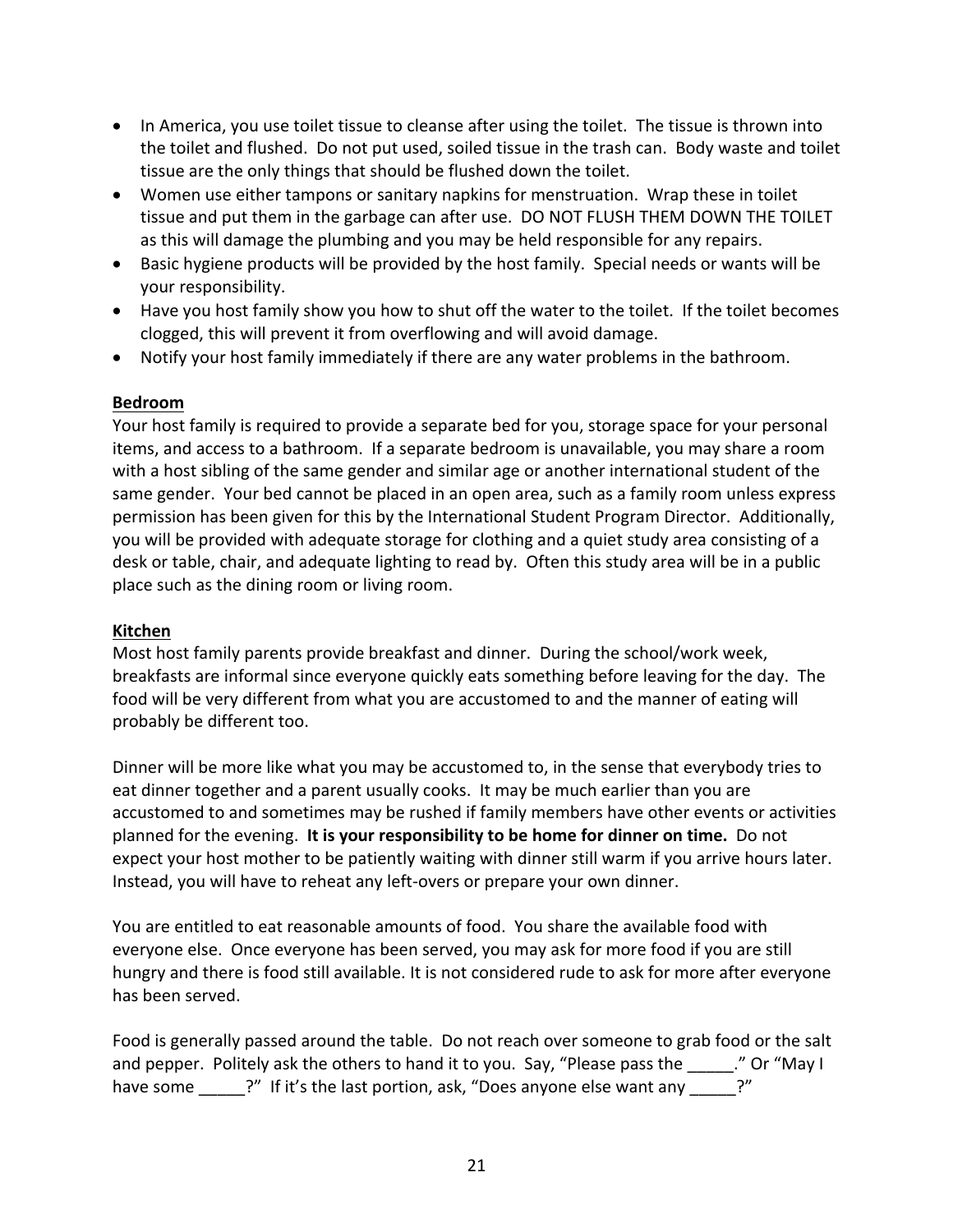The food may be very different from what you have at home. The initial smells and sights of food may make it difficult for you. Remember: Trying new foods is part of the host family experience. Be adventurous and open-minded. Adjust to your host family's diet. If certain dishes are unpleasant and others are acceptable, tell your host family so they can try to accommodate you. If you like certain foods or beverages that the family doesn't use, you may request it or buy it yourself.

It is very appropriate to ask your host parent to take you to a local market that sells your home country's food. You may volunteer to cook a meal for your family. Do not cook for yourself regularly. That will insult your host family and could prevent them from using the kitchen at key times.

You should feel free to use the refrigerator, and your host family should provide space in the pantry where you can store your own food items. You are entitled to take light snacks designated for anyone in the family when you have the urge. Any personal items not intended for other family members should be clearly marked to ensure they are not consumed by someone else.

You should ask for assistance initially in preparing breakfast and lunch. Here are some tips:

## Breakfast**:**

- Cereal is common for breakfast. The family will generally have a few types available and you may want to join them in food-shopping to help choose. The cereal is placed in a bowl and cold milk is poured over it. Some people like to slice up fruit – an apple, peach or banana – and add it to the cereal. Some also add sugar, although many cereals are presweetened.
- Toast (heated bread) or frozen waffles are also common at breakfast. A toaster or toaster oven is used to heat these items. If you are unfamiliar with these devices, ask for help.
- More elaborate breakfasts involving eggs or pancakes should be reserved for weekends when there is more time to make breakfast and clean up. If necessary, ask somebody to show you how to cook them.
- The normal drinks for breakfast are coffee, tea, juice and milk.

## Preparing Rice:

You may prefer to make rice for breakfast or lunch, if that is your custom. In America, it is cooked with water in a saucepan (a saucepan is a pot with high sides; a skillet has low sides) or a rice steamer.

Once you become familiar and comfortable with these foods, you will find breakfast and lunch easy to prepare. Take the time to eat a good breakfast and plan and healthy lunch. Do not fall into the trap of skipping breakfast and having junk food only for lunch. This will cause you to lose concentration in your academic work and will also cause you to gain weight. You need a lot of energy to do your best in school.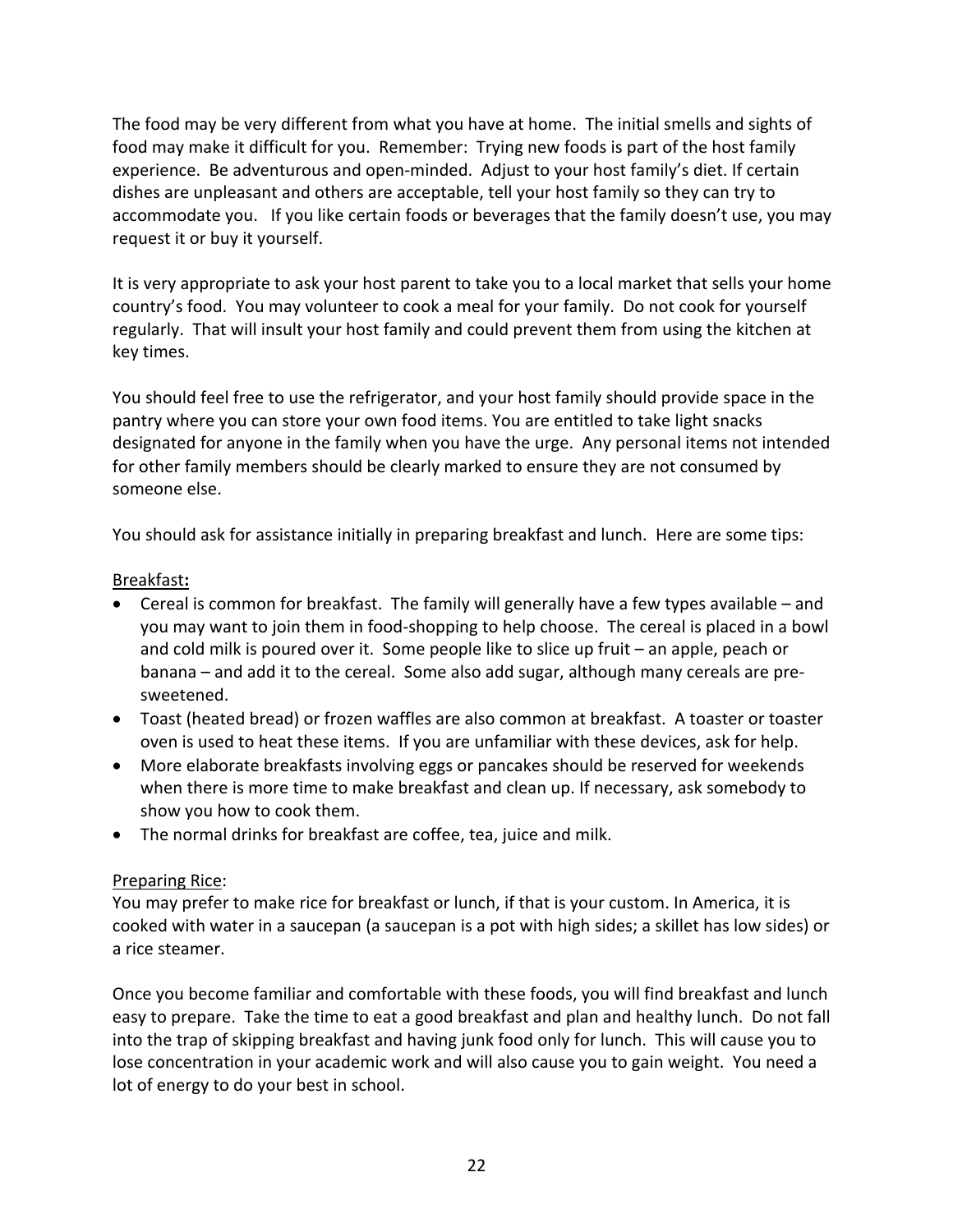## **Kitchen Appliances**

Ask your host family how to use all kitchen appliances. Some kitchen appliances or utensils can be dangerous, especially if they are new to you. Some homes have garbage disposals underneath the sink. Do NOT put you hand down the drain. Hot pots should only be handled with oven mitts and should not be set directly on the counter right after being on the stove.

## **Eating Out**

Eating out can be an adventure, as there is a wide variety of food choices in America: fast food, family restaurants, coffee shops, cafeterias, and elegant restaurants. These options vary in price and even in the amount of time you are expected to take for a meal.

Hints for when eating at a restaurant:

- Read the menu carefully for food options and what comes with each meal.
- When you are ready to leave a restaurant where you ordered your food at the table, you can signal to the server with a smile and raised hand to bring you the check or bill to pay for the meal. You should ask, "Excuse me, may I have the check, please?"
- The check/bill will include the cost of all food, drinks and sales tax. It is common to also leave an additional 15-20% for gratuity or tip for your server. However, if dining in a large group, often the gratuity will already be included in the bill, so there is no need to leave an additional tip. Check your bill carefully. If dining at a fast food restaurant (for example, McDonalds), tips are unnecessary.
- If you have not completed your meal, you can ask for a take-home box or bag, often called a "to-go box," to take your leftovers home.

## **Further Food Notes**

- You will find many Americans eat a lot of meat.
- The potato is probably America's most common food. It will appear in many different forms. In restaurants, you will generally be asked to choose your favorite type. You will certainly have baked potato, mashed potato, French fries, and potato chips in your new home and, perhaps, other types of potato dishes.
- Eggs are also quite versatile, and again in restaurants you may be asked to pick your favorite type: scrambled, poached, fried, hard-boiled, soft-boiled, and in omelets. In addition, fried eggs can come many ways, either "sunny-side up" which means fried only on one side, or "over easy" which means fried on both sides. You should experiment with all of them!
- You will encounter a variety of salads with an equally wide array of salad dressings to put over them. Generally, people like Ranch, Italian, French, and Caesar salad dressings.
- There are some foods that are unsafe to eat if they are not kept cool.

## **Finances**

Do not keep money around the house, and do not carry a lot of cash with you. If possible, open a bank account to ensure your money is safe. Your host family will help you do this. Be careful with American bills; they are all the same size and color, and it is easy to get them confused. Coins are legal tender in the US and can be used to purchase items.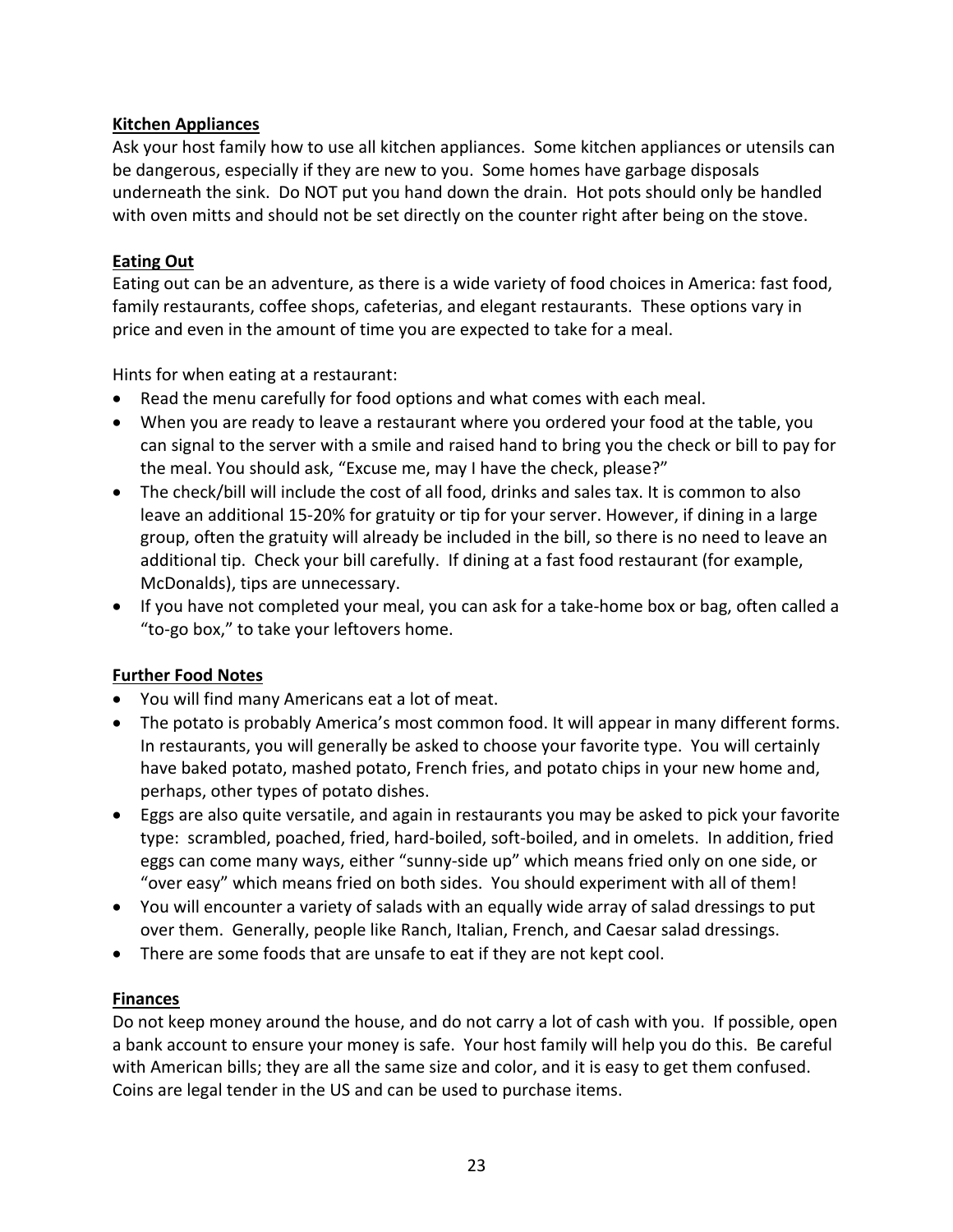#### **Transportation**

In some areas it may not be safe to walk, especially at night. It is best to talk to your host family about this; they will let you know what areas are safe. They may also set a curfew, which is a time when you must be home, depending on your age. If you intend to ride a bike, you should familiarize yourself with traffic laws and signals. In some areas, it is mandatory that you wear a helmet when on a bicycle. It is always a safe idea to wear one anyway. At night you will need a light on your bike.

#### **School/Academic Support**

Classrooms in the US tend to be more informal than what you are used to. You will be expected to express your opinions at the invitation of the teacher. If you do not understand something, ASK YOUR TEACHER. You can do this during, just before, or after class. You may also meet with your teacher during his/her office hours, at lunch or after school. If you don't ask questions, your teacher will assume you understand everything.

#### **Social Interaction**

Here are some things to be aware of when you are in a public place:

Make sure your voice is not too loud.

Keep to the right side of the road, sidewalk, stairs or on escalators.

Wait in line if you are in a place where there are a lot of people; do not push ahead of anyone.

Try not to block the view of other people if you are at a sporting event, movie, concert, or somewhere where people are trying to watch something.

For parties or social events, you typically do not want to be more than 15 minutes late. If you will be more than an hour late, you should inform the host of the event. At parties, people often wander around meeting other people. Sometimes people pass food around. The idea of equality is true for parties too. Everyone serves each other, and men and women will take on this task the same way. A "potluck" party is a time when everyone brings a food dish to be shared with the others. Sometimes you will be asked in advance what you are bringing, but often everyone brings whatever they want.

## **Shopping**

Shopping may be confusing because there are so many stores that sell similar things. It is helpful to talk with your host family to find out where the best bargains and best quality can be found. It is not common to bargain in stores. The price of the good is considered "fixed" or set. However, taxes will be added at payment time. The taxes vary by location and sometimes by the type of goods. You should treat the clerks as equals. However, it is perfectly fine to tell them if you are not interested in purchasing any items.